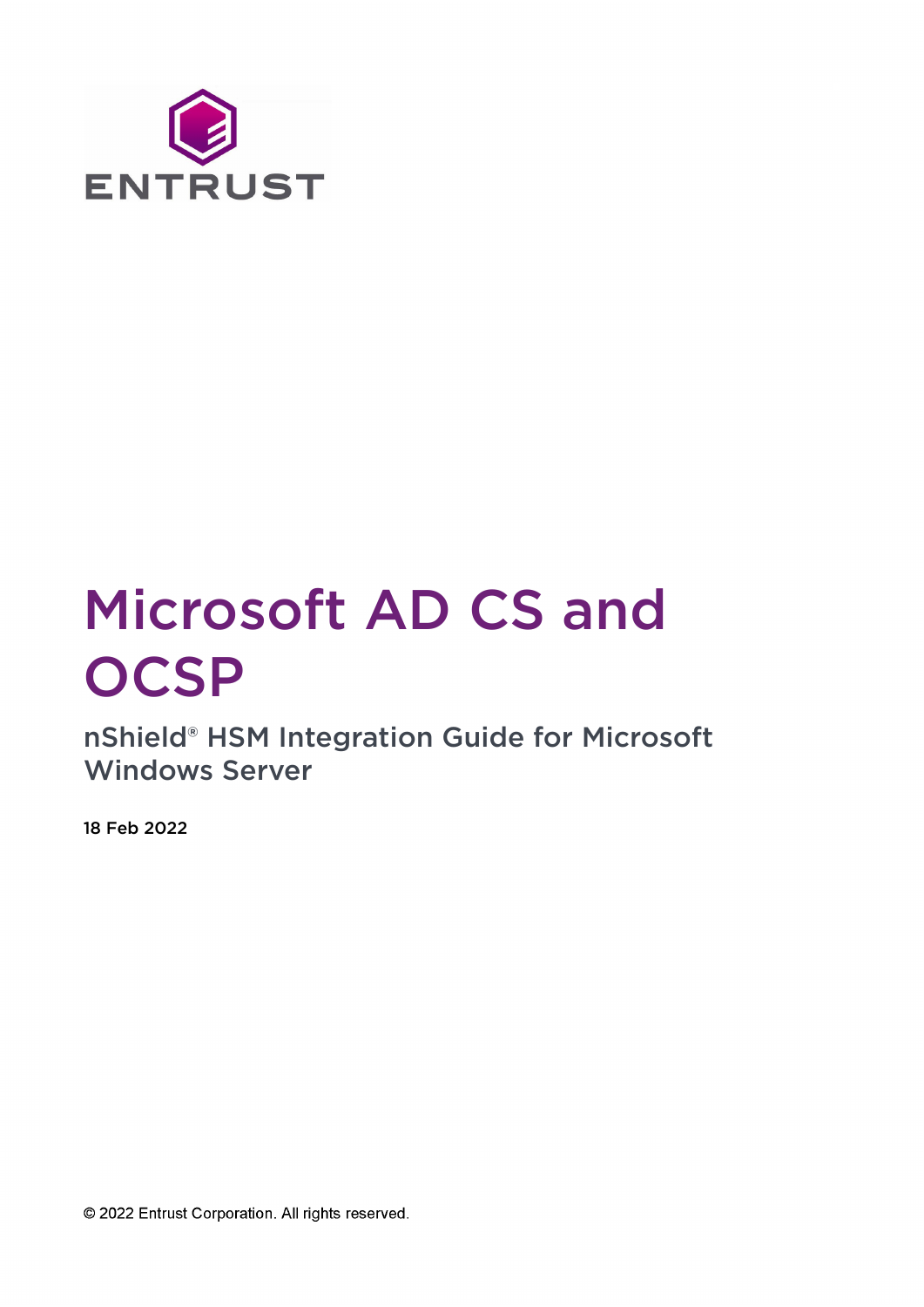# **Contents**

| 2.2. Install the software and create or share the Security World  6               |
|-----------------------------------------------------------------------------------|
|                                                                                   |
| 2.4. Install and configure AD CS with Windows Server Core  10                     |
| 2.5. Configure auto-enrollment group policy for a domain  11                      |
|                                                                                   |
| 2.7. Configure Certificate Enrollment to use CA templates on the AD CS Server  13 |
|                                                                                   |
|                                                                                   |
|                                                                                   |
|                                                                                   |
|                                                                                   |
|                                                                                   |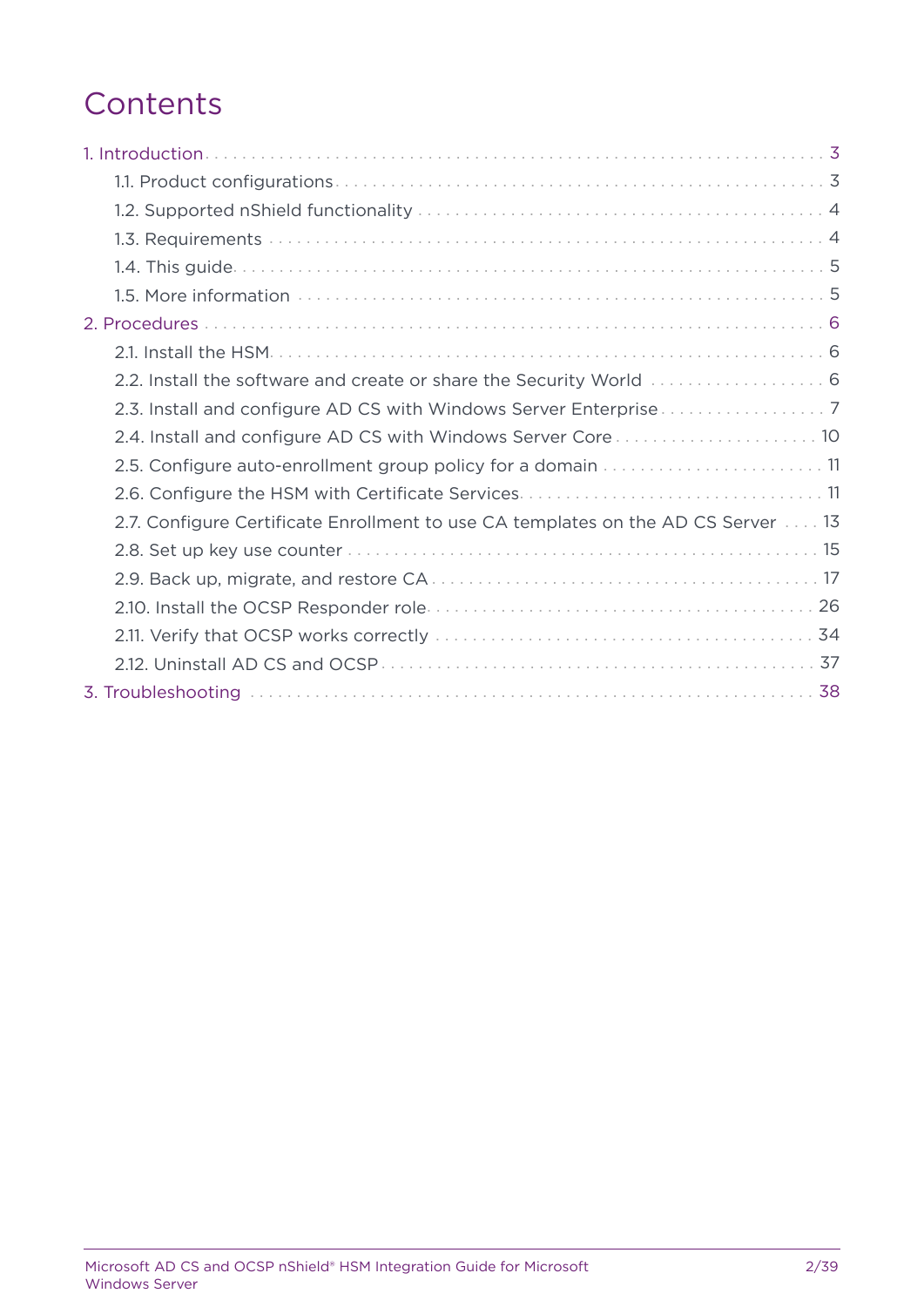# <span id="page-2-0"></span>1. Introduction

Microsoft Active Directory Certificate Services (AD CS) provides the functionality for creating and installing a Certificate Authority (CA). The CA acts as a trusted third-party that certifies the identity of clients to anyone who receives a digitally signed message. The CA may issue, revoke, and manage digital certificates.

The Online Responder is a Microsoft Windows service that implements the Online Certificate Status Protocol (OCSP) by decoding revocation status requests for specific certificates. The service provides up-to-date validation of certificates based on the contents of the latest Certificate Revocation List (CRL) issued by the CA, and sends back a signed response containing the requested certificate status information. OCSP is used to provide real-time information about a certificate's status.

The CA and OCSP use the Entrust nShield Hardware Security Module (HSM) to protect their private keys. The CA and OCSP also use the HSM for important operations such as key generation, certificate signing, and CRL signing. The nShield HSM can be configured to protect the private keys and meet FIPS 140-2 Level 2 or Level 3.

# <span id="page-2-1"></span>1.1. Product configurations

Entrust has successfully tested integrating nShield HSM integration with Microsoft Windows Server 2019 and Microsoft Windows Server 2016 (Standard, Datacenter and Server Core editions) and Microsoft AD CS in the following configurations:

| <b>Microsoft Windows</b><br><b>Server</b> | nShield HSM | nShield Security<br><b>World software</b> | nShield Security<br><b>World firmware</b> |
|-------------------------------------------|-------------|-------------------------------------------|-------------------------------------------|
| 2016                                      | Solo        | 12.60.3                                   | 12.50.11                                  |
| 2019                                      | Solo XC     | 12.60.7                                   | 12.72.1                                   |
|                                           | Connect     | 12.60.11                                  |                                           |
|                                           | Connect XC  | 12.70.4                                   |                                           |
|                                           |             | 12.71.0                                   |                                           |
|                                           |             | 12.80.4                                   |                                           |

Instructions in this guide are given both for Microsoft Windows Server Enterprise and Server Core. Server Core is a minimalistic installation option of Windows Server. Server Core does not include a GUI, it is designed to be managed remotely through the command line, PowerShell, or from another computer via a remote GUI tool. In addition to this Server Core, the installation does not include all the Windows Server roles and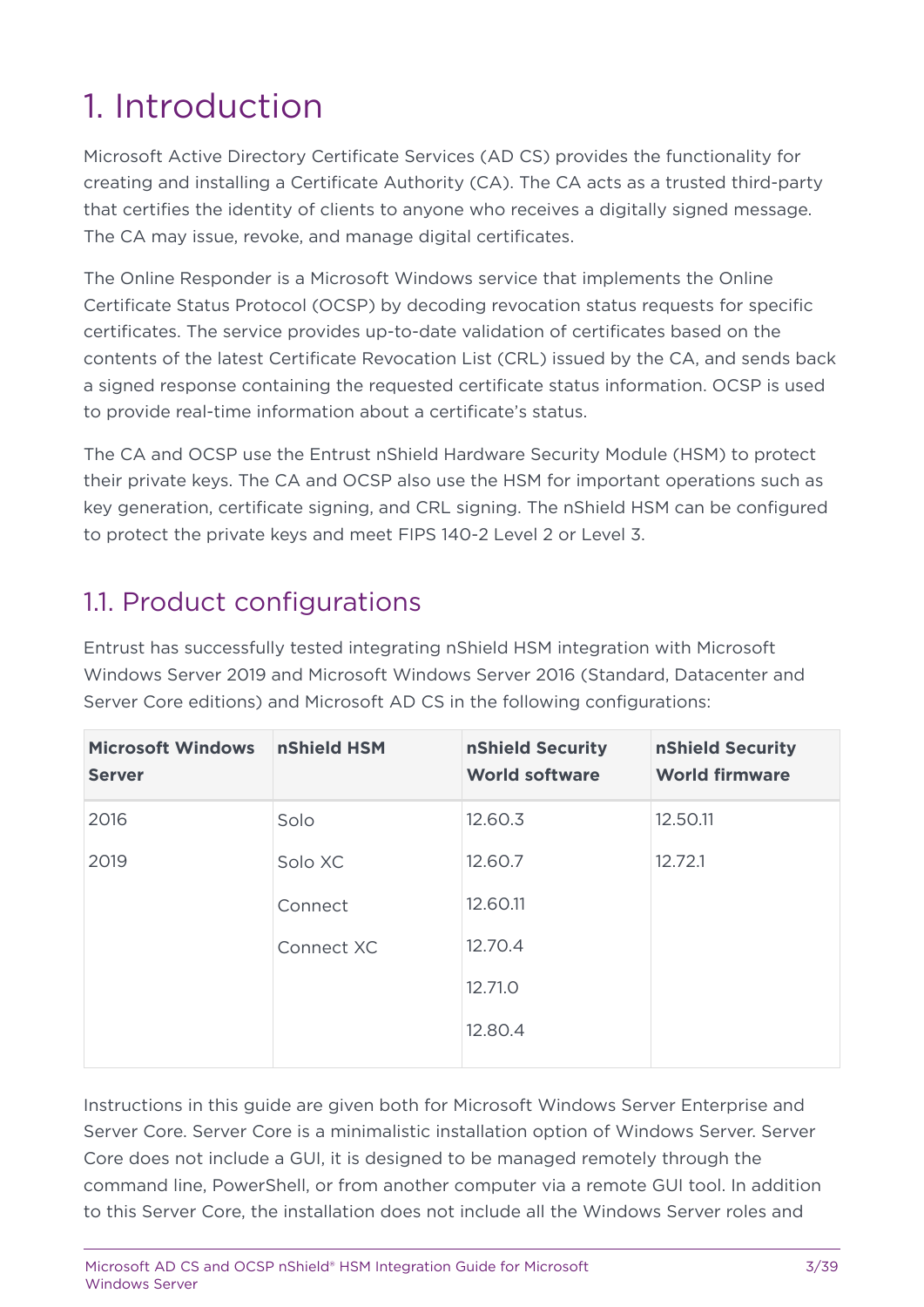services included in the Standard and Datacenter editions. These roles and services must be configured and managed from a remote computer. Wherever a step in this guide is different for Windows Server Enterprise and Windows Server Core, instructions are provided for both.

| <b>Feature</b>     | <b>Support Feature</b> |                    | <b>Support Feature</b> |                          | <b>Support</b> |
|--------------------|------------------------|--------------------|------------------------|--------------------------|----------------|
| Soft cards         | Yes                    | Key management Yes |                        | FIPS 140-2 Level $3$ Yes |                |
| Key recovery       | Yes                    | Module-only key    | Yes                    | K-of-N card set          | Yes            |
| Load balancing Yes |                        | Key import         | Yes                    | Fail over                | Yes            |

# <span id="page-3-0"></span>1.2. Supported nShield functionality



CA failover clustering is only supported with network attached HSMs (nShield Connect).

# <span id="page-3-1"></span>1.3. Requirements

Before installing these products, read the associated documentation:

- For the nShield HSM: *Installation Guide* and *User Guide*.
- Microsoft AD CS and OCSP documentation ([https://docs.microsoft.com\)](https://docs.microsoft.com).

Entrust also recommends that you have an agreed organizational Certificate Policy and Certificate Practice Statement, and a Security Policy or Procedure in place covering administration of the PKI and HSM.

In particular, these documents should specify the following aspects of HSM administration:

- The number and quorum of Administrator Cards in the Administrator Card Set (ACS), and the policy for managing these cards.
- Whether the application keys are protected by the module, Softcard, or an OCS.
- The number and quorum of Operator Cards in the OCS, and the policy for managing these cards.
- Whether the Security World should be compliant with FIPS 140-2 Level 3.
- Key attributes such as the key size and time-out.
- Whether there is any need for auditing key usage.
- Whether to use the nShield Cryptographic Service Providers for Microsoft Cryptographic API: Next Generation (CNG) or CryptoAPI (CAPI).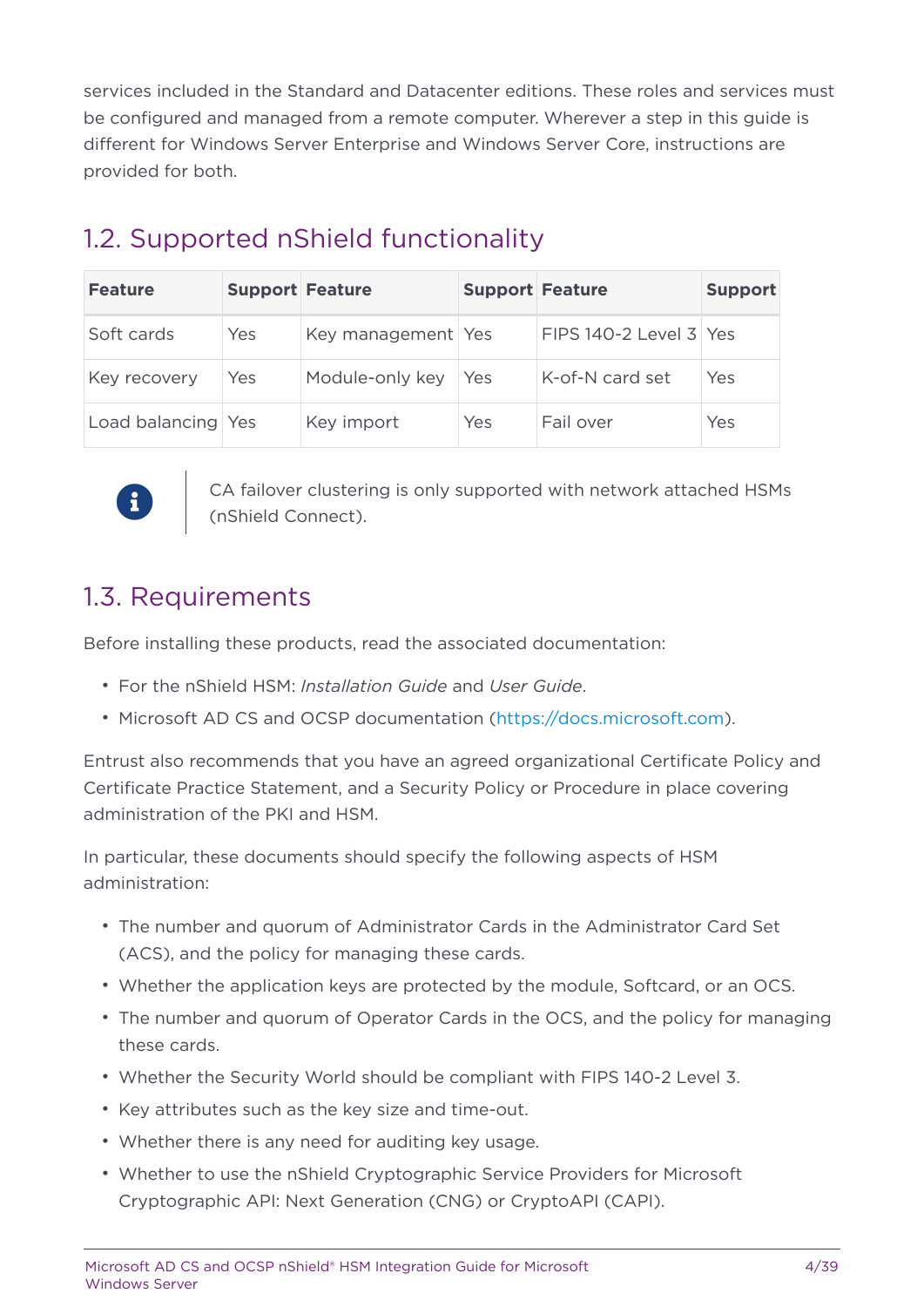• Whether to initialize the nShield Security World as Recoverable. This is highly recommended and is the default option when initializing a Security World.



Entrust recommends that you use CNG for full access to available features and better integration with Microsoft Windows Server editions.

# <span id="page-4-0"></span>1.4. This guide

This guide describes how to configure AD CS and OCSP with the nShield HSM, and to set up a root CA.

# <span id="page-4-1"></span>1.5. More information

For more information about OS support, contact your Microsoft sales representative or Entrust nShield Support, [https://nshieldsupport.entrust.com.](https://nshieldsupport.entrust.com)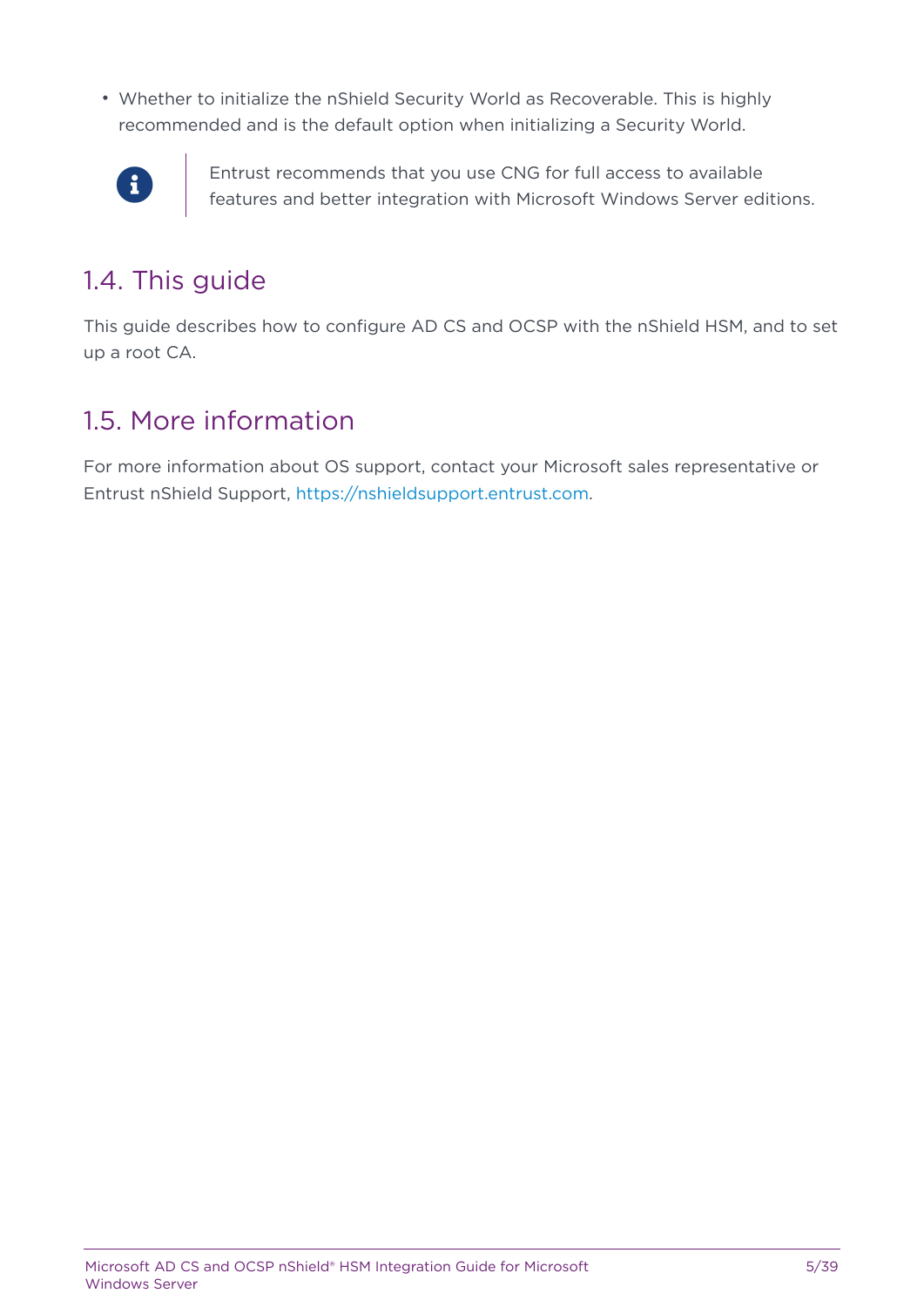# <span id="page-5-0"></span>2. Procedures

# <span id="page-5-1"></span>21. Install the HSM

Install the HSM using the instructions in the *Installation Guide* for the nShield HSM.

Entrust recommends that you install the HSM before you configure the Security World software and before you install and configure AD CS and OCSP.

If you already have an HSM installed and a Security World configured, proceed to [Install](#page-6-0) [and configure AD CS with Windows Server Enterprise.](#page-6-0)

# <span id="page-5-2"></span>2.2. Install the software and create or share the Security **World**

To install the Security World software and create the Security World:

- 1. Install the latest version of the Security World software as described in the *User Guide* for the HSM. Entrust recommends that you uninstall any existing Security World software before installing the new Security World software.
- 2. Initialize a Security World as described in the *User Guide* for the HSM.

You will be using this Security World when you are installing and registering either CSP or CNG providers.

- 3. Register the CSPs that you intend to use:
	- Windows Server Enterprise:

For CAPI on 64-bit Windows, both 32-bit and 64-bit CSP install wizards are available. If you intend to use the CAPI CSPs from both 32-bit and 64-bit applications, or if you are unsure, run both wizards. The CNG Configuration Wizard registers the CNG Providers for use by both 32-bit and 64-bit applications where relevant. For detailed information on registering the CAPI CSPs or CNG Providers, refer to the *User Guide* for the HSM.

◦ Windows Server Core:

```
> cnginstall --install
> cngregister
> capingwizard
```
4. Install the Security World software both on the OCSP server and on the CA server. Share the Security World by copying the %NFAST\_KMDATA%\local directory from the CA server to the OCSP server. See the *User Guide* for more information.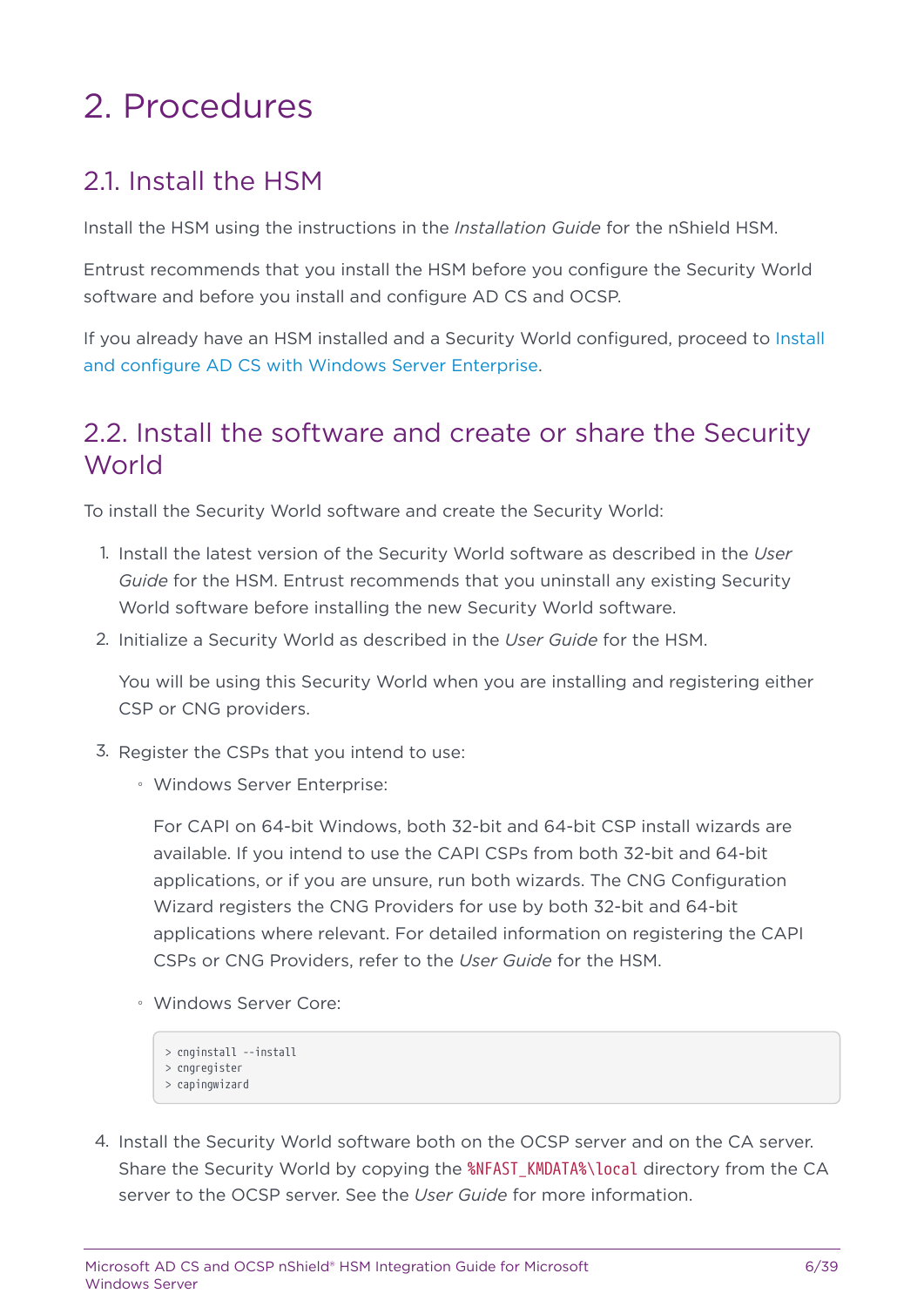- 5. If you are going to use Key Counting using the nShield CNG/KSP with the CA, you need to create a CAPolicy.inf file in the %Windows% directory before installing the CA role, and set a registry value. The Registry container is HKLM\Software\nCipher\CryptoNG\ and the Registry Key is UseCountEnabled which must be set to 1. See [Install Certificate Services with key use counter](#page-15-0).
- 6. If you are intending to use Module protection, pool mode can be configured using the relevant CNG or CAPI wizards. To enable pool mode using the CNG wizard:
	- a. Launch the **CNG configuration** wizard, and select the **Enable HSM Pool Mode** screen.
	- b. Select the **Enable HSM Pool Mode for CNG Providers** option.

To enable pool mode using the CSP wizards:

- a. Select **32bit CSP install** wizard or **64bit CSP install** wizard (depending on the platform in use).
- b. Launch the **32bit CSP install** wizard or the **64bit CSP install** wizard, and select the **Enable HSM Pool Mode** screen. Select the **Enable HSM Pool Mode for CAPI Providers** option.

# <span id="page-6-0"></span>2.3. Install and configure AD CS with Windows Server **Enterprise**

8

If you are using Windows Server Core, see [Install and configure AD CS](#page-9-0) [with Windows Server Core.](#page-9-0)



To create an AD-integrated CA, that is, an Enterprise CA, an account with Enterprise Administrator level privileges is required for the role configuration.

- 1. Join the domain.
- 2. Select **Start > Server Manager** to open Server Manager.
- 3. Select **Manage**, then select **Add Roles & Features**. The **Before you begin** window opens. Select **Next**.
- 4. On the **Select installation type** window, make sure the default **Role or Feature Based Installation** is selected. Select **Next**.
- 5. On **Server selection**, select a server from the server pool. Select **Next**.
- 6. On the **Select server roles** window, select the **Active Directory Certificate Services** role.
- 7. When prompted to install Remote Server Administration Tools, select **Add Features**. Select **Next**.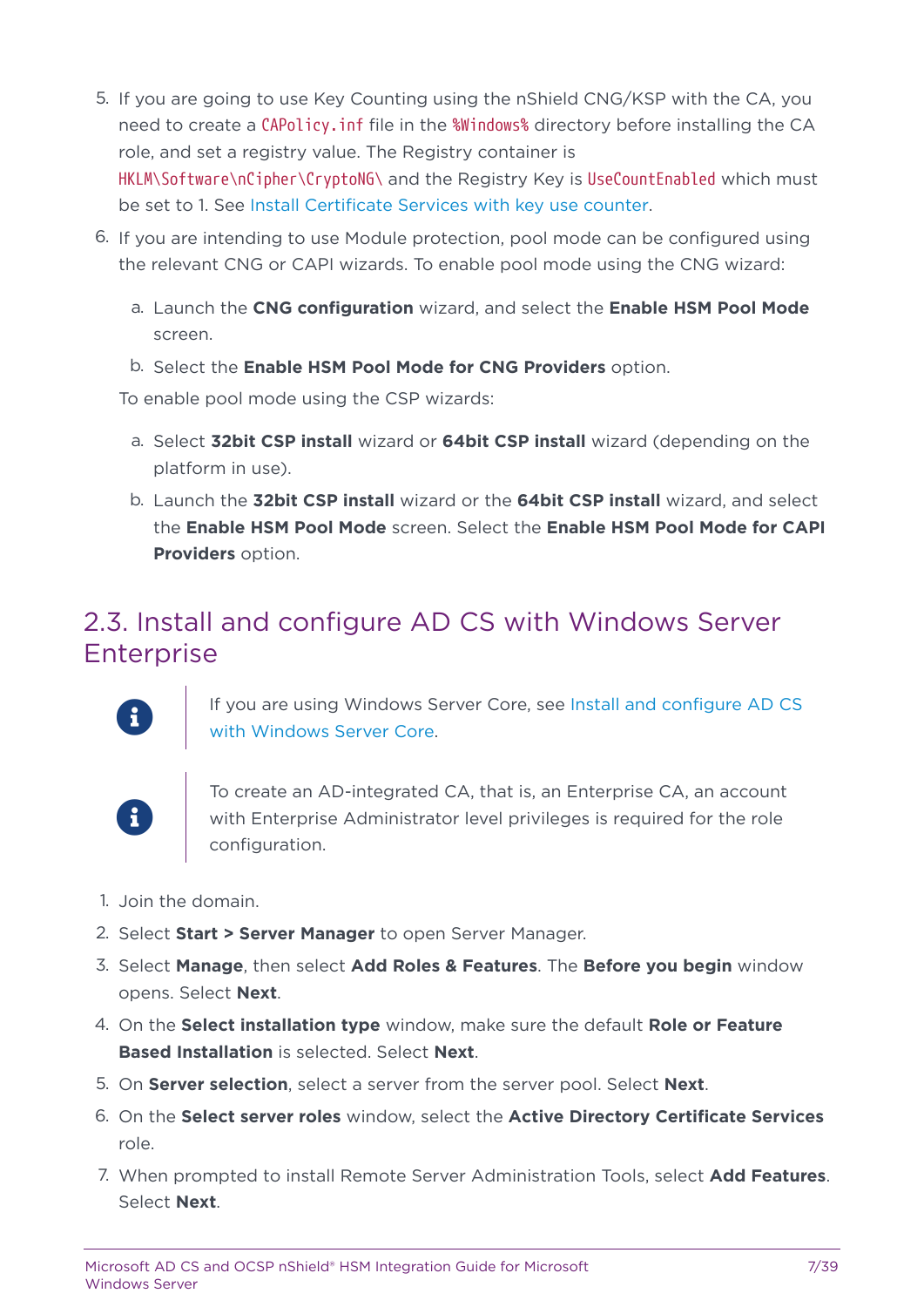- 8. On the **Select features** window, select **Next**.
- 9. On the **Active Directory Certificate Services** window, select **Next**.
- 10. On the **Select role services** window, the **Certification Authority** role is selected by default. Select **Next**.
- 11. On the **Confirm installation selections** window, verify the information, then select **Install**.
- 12. When the installation is complete, select the **Configure Active Directory Certificate Services** on the destination server link.
- 13. On the **Credentials** window, make sure that **Administrator's credentials** is displayed in the **Credentials** box. If not, select **Change** and specify the appropriate credentials. Select **Next**.
- 14. On the **Role Services** window, select **Certification Authority**. This is the only available selection when the certification authority role is installed on the server. Select **Next**.
- 15. On the **Setup Type** window, select the appropriate CA setup type for your requirements. Select **Next**.
- 16. On the **CA Type** window, **Root CA** is selected by default. Select **Next**.
- 17. On the **Private** Key window, leave the default selection to **Create a new private key** selected. Select **Next**.
- 18. On the **Cryptography for CA** window, select the appropriate nShield cryptographic provider along with the key type, key length and suitable hash algorithm:
	- RSA #nCipher Security World Key Storage Provider
	- ECDSA\_P256 #nCipher Security World Key Storage Provider
	- ECDSA\_P384 #nCipher Security World Key Storage Provider
	- ECDSA\_P521 #nCipher Security World Key Storage Provider

If OCS or Softcard protection is used, select the **Allow administrator interaction when the private key is accessed by the CA** option.

- 19. Select **Next**.
- 20. On the **CA Name** window, give the appropriate CA name. Select **Next**.
- 21. On the **Validity Period** window, enter the number of years for the certificate to be valid. Select **Next**.
- 22. On the **CA Database** window, leave the default locations for the database and database log files. Select **Next**.
- 23. On the **Confirmation** window, select **Configure**.
- 24. If you select **nCipher cryptographic service provider** on the **Cryptography for CA** window, the **nCipher key storage provider-create a key** wizard prompts you to create a new key. Select **Next** and **OK**. Select a way to protect the new key. Select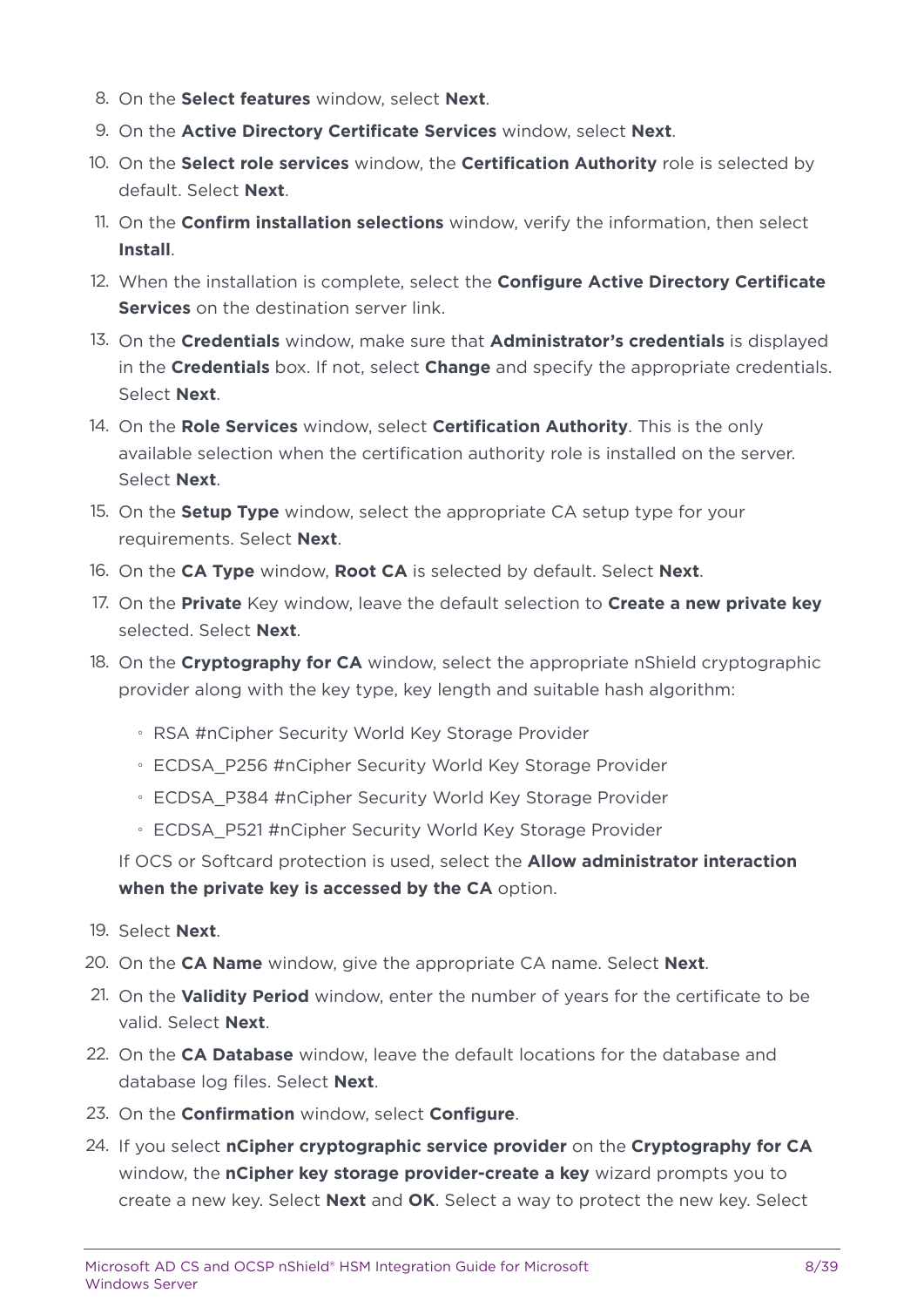**Next**.



If either Softcard or OCS (token) protection was chosen when the CSP /CNG providers were installed using the wizards, you will be prompted to either enter Softcard Passphrase / PIN or present the OCS and credential. There will be no prompt if Module protection was chosen.



If you are using a FIPS 140-2 Level 3 Security World, you will need to present either a card from the ACS or OCS for FIPS authorization before the AD CS key can be generated, irrespective of your chosen protection method.

25. When the passphrase(s) has been successfully presented, close the wizard.



The **Progress** window opens during the configuration processing, then the **Results** window opens. Select **Close**. If the **Installation progress** window is still open, select **Close** on that window also.

26. Register nFast Server as a dependency of AD CS with the ncsvcdep tool in the nfast/bin directory; this is needed as the nShield service must have started before CA, otherwise the nShield CNG providers will fail.

Run the command:

>ncsvcdep -a certsvc

27. Verify that the CA service has started successfully by running the following command on the command line. Use **Windows key + R** to open the **Run** dialog, and type cmd to open the command prompt.

Run the command:

>sc query certsvc

Output:

```
SERVICE_NAME : certsvc
TYPE : 110 WIN32 OWN PROCESS (interactive)
STATE : 4 RUNNING
(STOPPABLE, NOT_PAUSABLE, ACCEPTS_SHUTDOWN)
WIN32_EXIT_CODE : 0 (0x0)
SERVICE_EXIT_CODE : 0 (0x0)
CHECKPOINT : 0x0
WAIT HINT : 0x0
```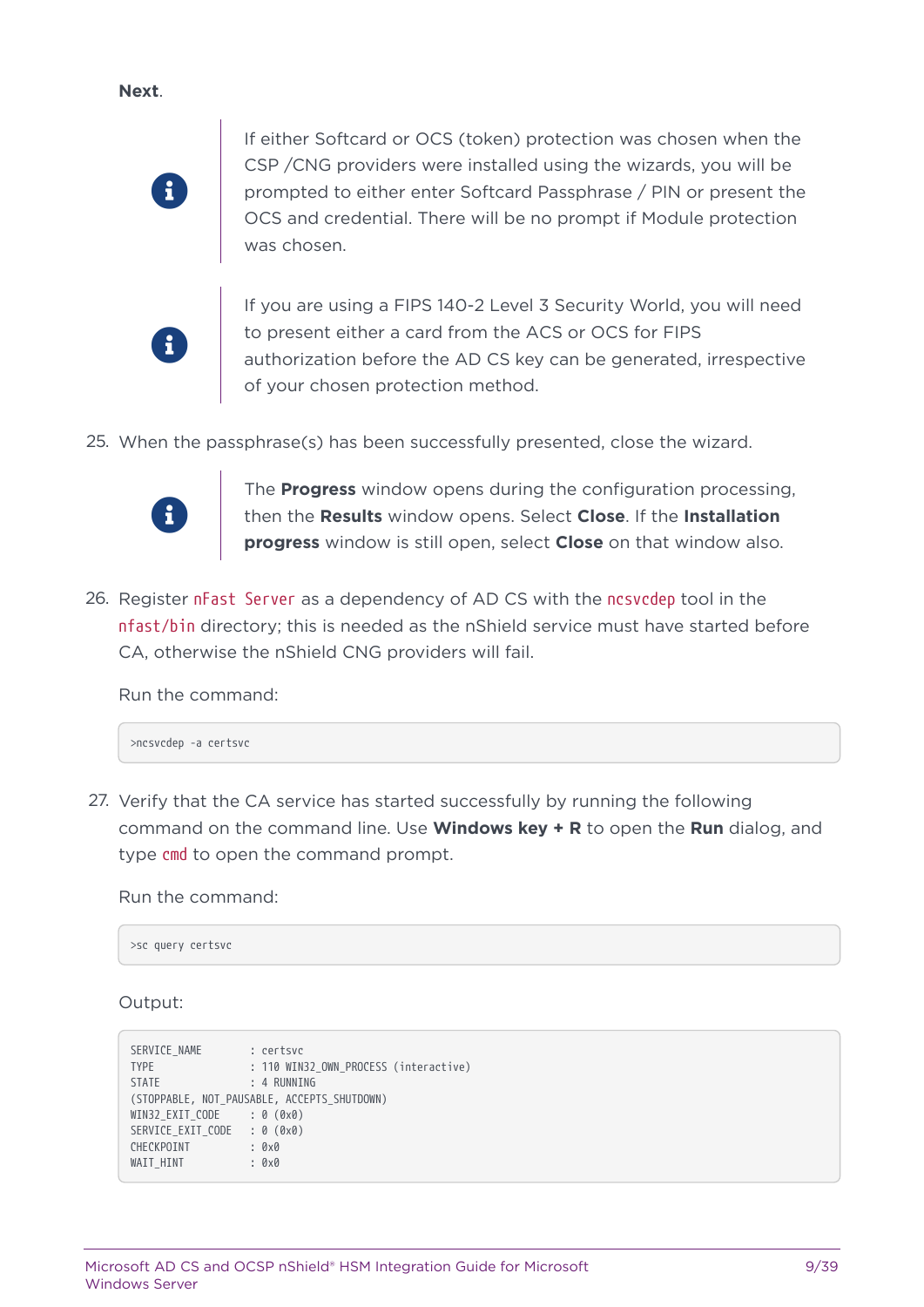# <span id="page-9-0"></span>2.4. Install and configure AD CS with Windows Server Core



If you are using Windows Server Enterprise, see [Install and configure](#page-6-0) [AD CS with Windows Server Enterprise](#page-6-0).

1. Join the domain by running the command:

> netdom join \$(hostname) /domain:<full\_DNS\_domain\_name> /userd:<user\_name> /passwordd:<password>

2. Restart the machine after joining the domain by running the command:

> shutdown /r /t 0

- 3. Enable WOW64 if you are working with 32-bit applications.
- 4. Run PowerShell as admin user.
- 5. Install CA binaries via PowerShell, by running the command:

> Add-windowsfeature ADCS-Cert-Authority --IncludeManagementTools

6. Configure CA via PowerShell, by running the command:

> Install-AdcsCertificationAuthority –AllowAdministratorInteraction –caType EnterpriseRootCA –CryptoProviderName ECDSA\_P256#HSM\_KSP\_NAME –KeyLength 256 –HashAlgorithmName SHA256

#### Example:

> Install-AdcsCertificationAuthority –AllowAdministratorInteraction –caCommonName "Fips-128-Module-CA-1" –caType EnterpriseRootCA –CryptoProviderName "RSA#nCipher Security World Key Storage Provider" –KeyLength 2048 –HashAlgorithmName SHA256

7. When the confirmation message appears, type **A** and press **Enter**.

### 2.4.1. Verify that the CA service has started successfully

To verify that the CA service has started, open a command prompt and run the command:

> sc query certsvc

The expected output is: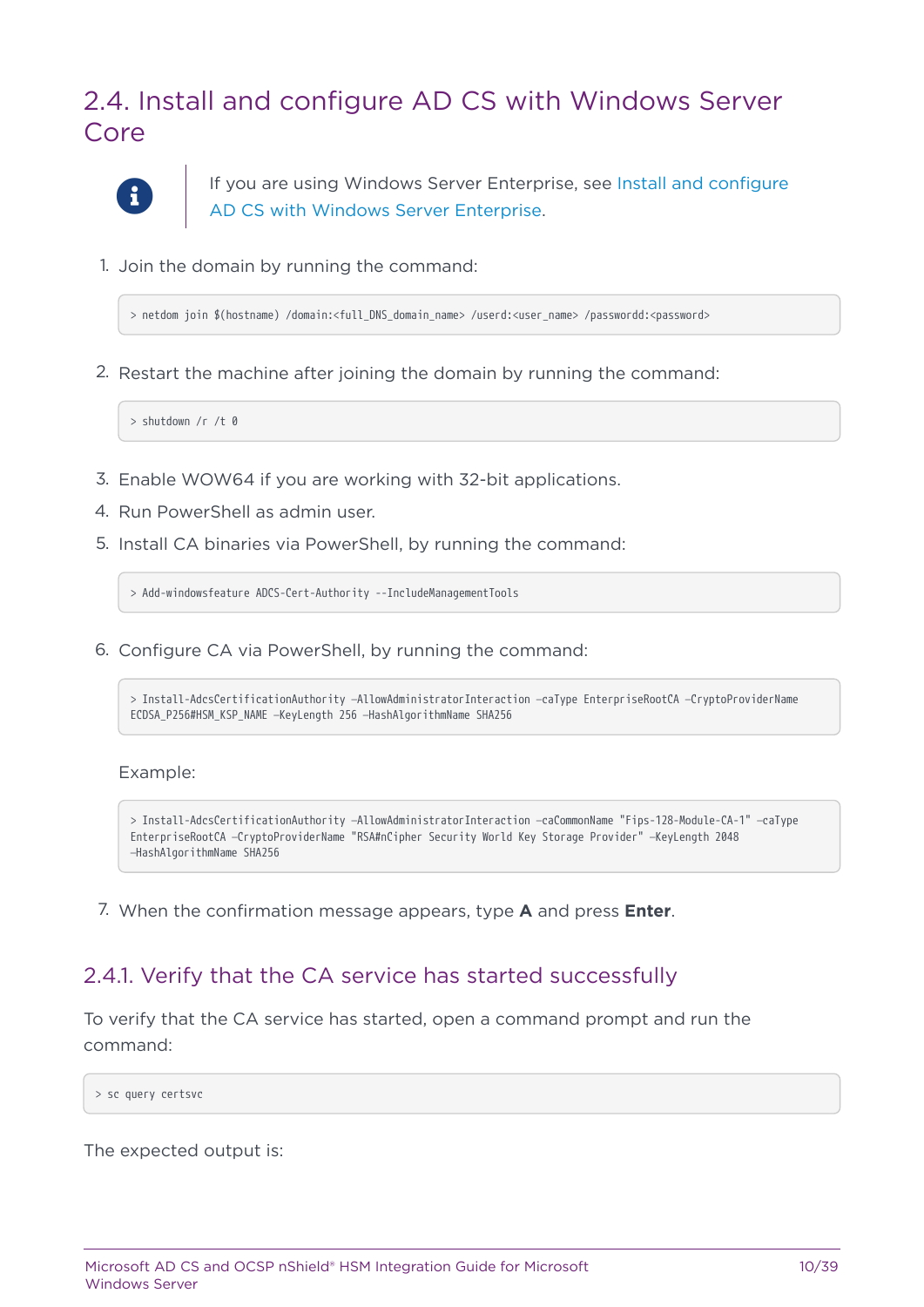| SERVICE NAME<br><b>TYPE</b><br><b>STATE</b>  | : certsvc<br>: 110 WIN32 OWN PROCESS (interactive)<br>: 4 RUNNING |
|----------------------------------------------|-------------------------------------------------------------------|
| WIN32 EXIT CODE                              | (STOPPABLE, NOT PAUSABLE, ACCEPTS SHUTDOWN)<br>: 0 (0x0)          |
| SERVICE EXIT CODE<br>CHECKPOINT<br>WAIT HINT | : 0 (0x0)<br>: 0x0<br>: 0x0                                       |

# <span id="page-10-0"></span>2.5. Configure auto-enrollment group policy for a domain

To complete the integration procedures, you must configure auto-enrollment as a group policy:

- 1. On the domain controller, select **Start > Administrative Tools > Group Policy Management**.
- 2. Select **Forest**, then select your Domain and expand it.
- 3. Double-click **Group Policy Objects** in the forest and domain containing the **Default Domain Policy Group Policy object (GPO)** that you want to edit.
- 4. Right-click the **Default Domain Policy GPO**, then select **Edit**.
- 5. In the **Group Policy Management Editor**, select **Computer Configuration > Policies > Windows Settings > Security Settings > Public Key Policies**.
- 6. Double-click **Certificate Services Client Auto-Enrollment**.
- 7. In **Configuration Model**, select **Enabled to enable auto-enrollment**. Select the following options:
	- Renew expired certificates, update pending certificates, remove and revoke certificates.
	- Update certificates that use certificate template.
- 8. Select **Apply** and **OK** to accept your changes and close the Editor.

# <span id="page-10-1"></span>2.6. Configure the HSM with Certificate Services

#### 2.6.1. Configure Certificate Services with a new key

To install the Certificate Server using the nShield HSM Key Storage Provider (KSP):

- 1. Install and configure the HSM hardware and software as described in [Install the](#page-5-2) [software and create or share the Security World](#page-5-2).
- 2. Install Microsoft Active Directory Certificate Services as described in [Install and](#page-6-0) [configure AD CS with Windows Server Enterprise,](#page-6-0) with the following settings:
	- In the Private Key window, select Create a new private key. Select **Next**.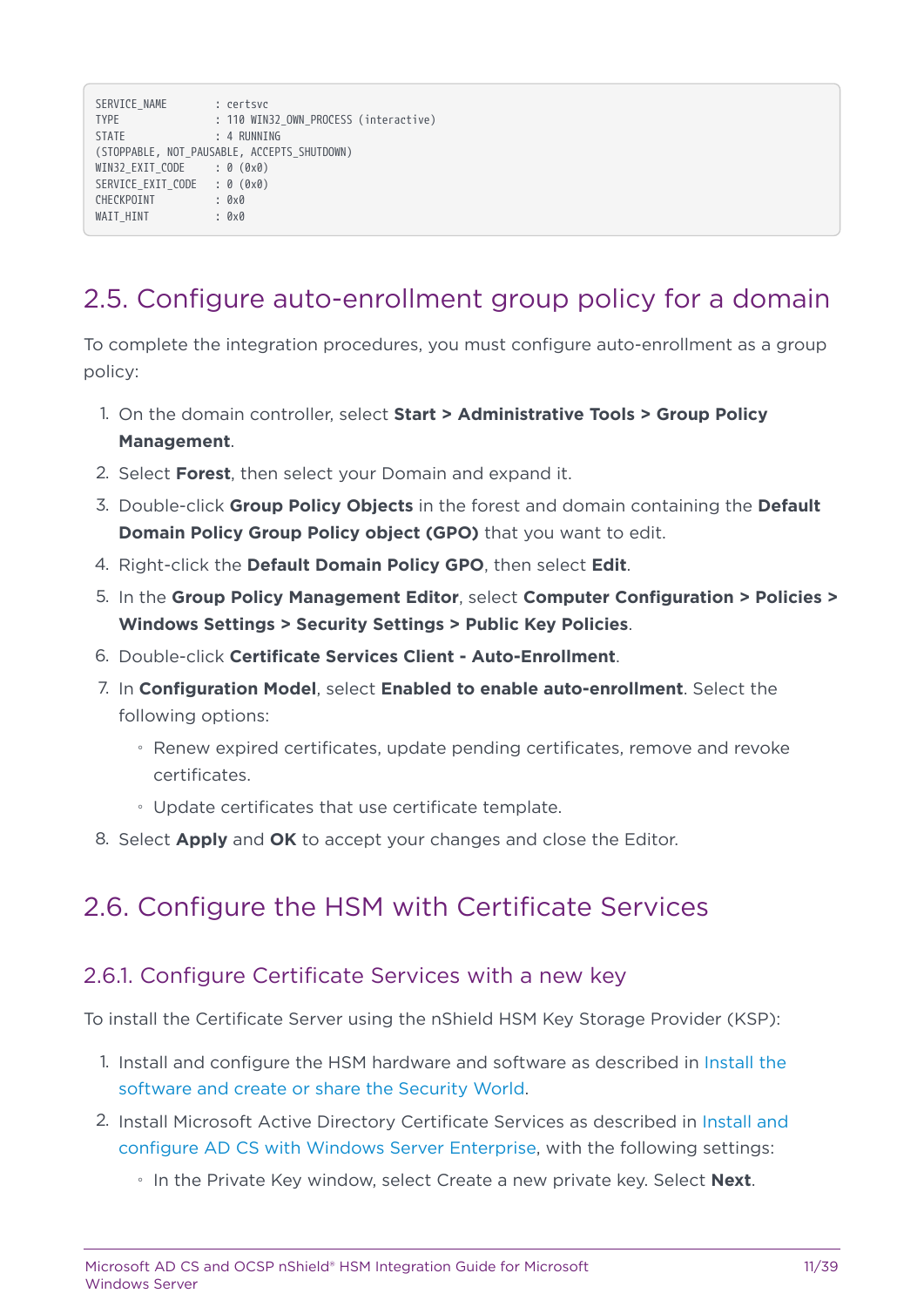◦ Continue the CA setup as described in the section [Install and configure AD CS](#page-6-0) [with Windows Server Enterprise](#page-6-0).

### 2.6.2. Configure Certificate Services using an existing private key

To install the Certificate Server using the nShield HSM KSP with an existing HSM private key:

- 1. Install and configure the HSM hardware and software as described in [Install the](#page-5-2) [software and create or share the Security World](#page-5-2).
- 2. Install Microsoft Active Directory Certificate Services as described in [Install and](#page-6-0) [configure AD CS with Windows Server Enterprise.](#page-6-0)
- 3. In the **Private Key** window, select **Use existing private key**, then **Select an existing private key on this computer**. Select **Next**.
- 4. In the **Select Existing Key** window, select **Change**.
- 5. In the **Change Cryptographic Provider** window, select the CSP that contains the created key. Delete the contents of the field CA common name, then select **Search**. The search finds the existing private key. Select the key, then select **Allow administrator interaction when the private key is accessed by the CA**. Select **Next**.
- 6. In the **Cryptography for CA** window, select the appropriate hash algorithm. Select **Next**.
- 7. In the **CA Name** window, select **Next**.
- 8. In the **Validity Period** window, specify the validity period. Select **Next**.
- 9. In the **CA Database** window, specify the certificate database locations and certificate database log locations. Select **Next**.
- 10. In the **Confirmation** window, select **Configure**.
- 11. Wait for the configuration to complete. After successful completion, close the **AD CS configuration** window.
- 12. Verify that the CA service has successfully started by running the command:

> sc query certsvc

13. Verify the CA key by running the command:

> certutil -verifykeys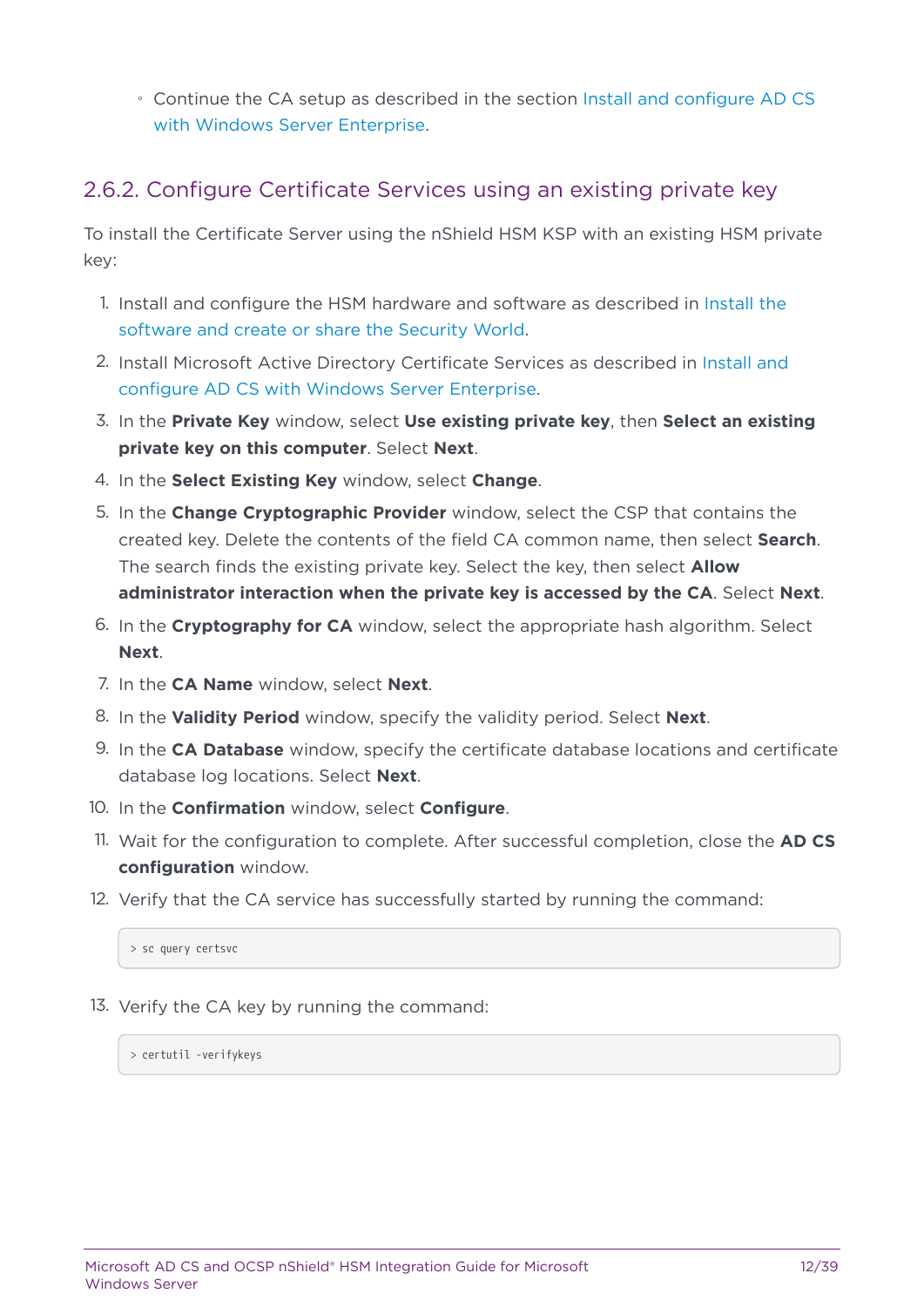# <span id="page-12-0"></span>2.7. Configure Certificate Enrollment to use CA templates on the AD CS Server

This section describes how to create certificate templates when the private key is managed using an HSM. All subscribers who enroll for a certificate based on such a template must have a client connection to the HSM.



If a CA installed on Windows Server Core is managed remotely, the snap-ins in this section must be run on a separate machine with GUI capabilities.

To integrate the CA certificate enrollment functionality with a CA private key generated by an nShield HSM:

- 1. Create a CA template that uses the nShield HSM KSP:
	- a. Run certtmpl.msc.
	- b. Right-click the **Administrator** template, then select **Duplicate Template**. The **Properties** window opens, showing **Compatibility** tab.
	- c. Select **Windows Server 2016 Under Certificate Authority and Certificate Recipient** drop-down box.
	- d. Select the **General** tab. In **Template Display Name**, type a name for the template.
	- e. Select the **Request Handling** tab, and in **Purpose**, select **Signature** and deselect **Allow private key to be exported.**
	- f. Select the **Cryptography** tab and in the **Provider** category select **Key storage provider**.
	- g. In **Algorithm Name**, select the algorithm from the list.
	- h. Select **Requests must use one of the following providers** and in **Providers**, select **nCipher Security World Key Storage Provider only**.



If CA is on **Windows Server Core** and you are managing it remotely using certtmpl.msc on a different PC, you need to install the nShield Key Storage Provider on the PC that is running certtmpl.msc. Otherwise, the nShield provider will not appear.

- i. In **Request Hash**, select a hash type.
- j. Select **Subject Name** tab and deselect **Include e-mail name** in subject name and deselect **E-mail name**.
- k. Select **Apply** and **OK** to save the template settings and close the **Certificate Template** console.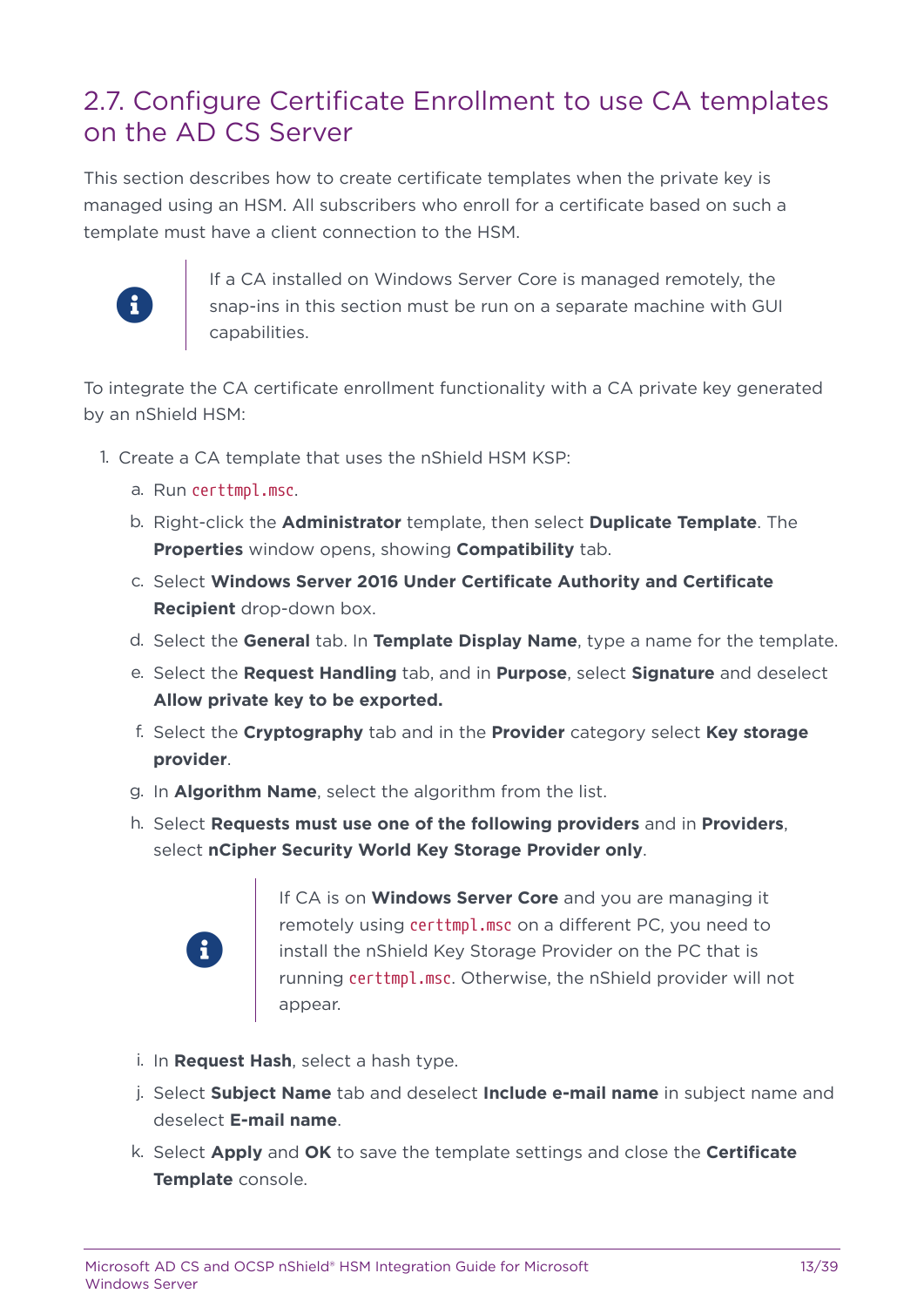2. Make sure the RpcLocator service is running, then run certsrv.msc.

#### **Windows Server Core**:

- If a CA is configured on Windows Server Core and is managed via the Microsoft Management Console (MMC) from a different machine, you might get an error which states: **Cannot manage Active Directory Certificate Services**. To fix this, select **OK**, then in the certsrv.msc console that appears, select **Action** → **Retarget Certification Authority**. In the window that appears, select **Another Computer**, then select **Browse** to find the CA you want to manage.
- Sometimes an error appears indicating that the RPC server is unavailable. To fix this, sign in to the Windows Server Core machine and minimize the command prompt. A window prompts you to load a key. Complete the steps in the window and attempt to select the CA again from certsrv.msc.
- 3. In the left-hand pane, double-click the CA name.
- 4. Right-click the **Certificate Template** node, then select **New > Certificate Template to Issue**.
- 5. Select the template you just created, then select **OK**.
- 6. Request a certificate based on the template:
	- a. Run certmgr.msc.
	- b. In the left-hand pane, right-click the **Personal** node, then select **All Tasks > Request New Certificate**.
	- c. Select **Next** in the first two windows.
	- d. Select the template that you created, then select **Enroll**.



If a CA installed on Windows Server Core is managed remotely, steps e-h may not take place. A new key is still created to be associated with the certificate. If the STATUS: Succeeded message appears, the procedure is complete.

- e. The **Key Storage Provider** window appears. Select **Next**.
- f. Insert the Administrator card(s), and enter the passphrase or pin when prompted.
- g. Proceed to create the new key to be associated with the certificate.
- h. Select the type of protection you want to use. Select **Next**.
- i. Depending on key protection method, enter the required credentials. The **Certificate Installation Results** window should show **STATUS: Succeeded**. Select **Finish**.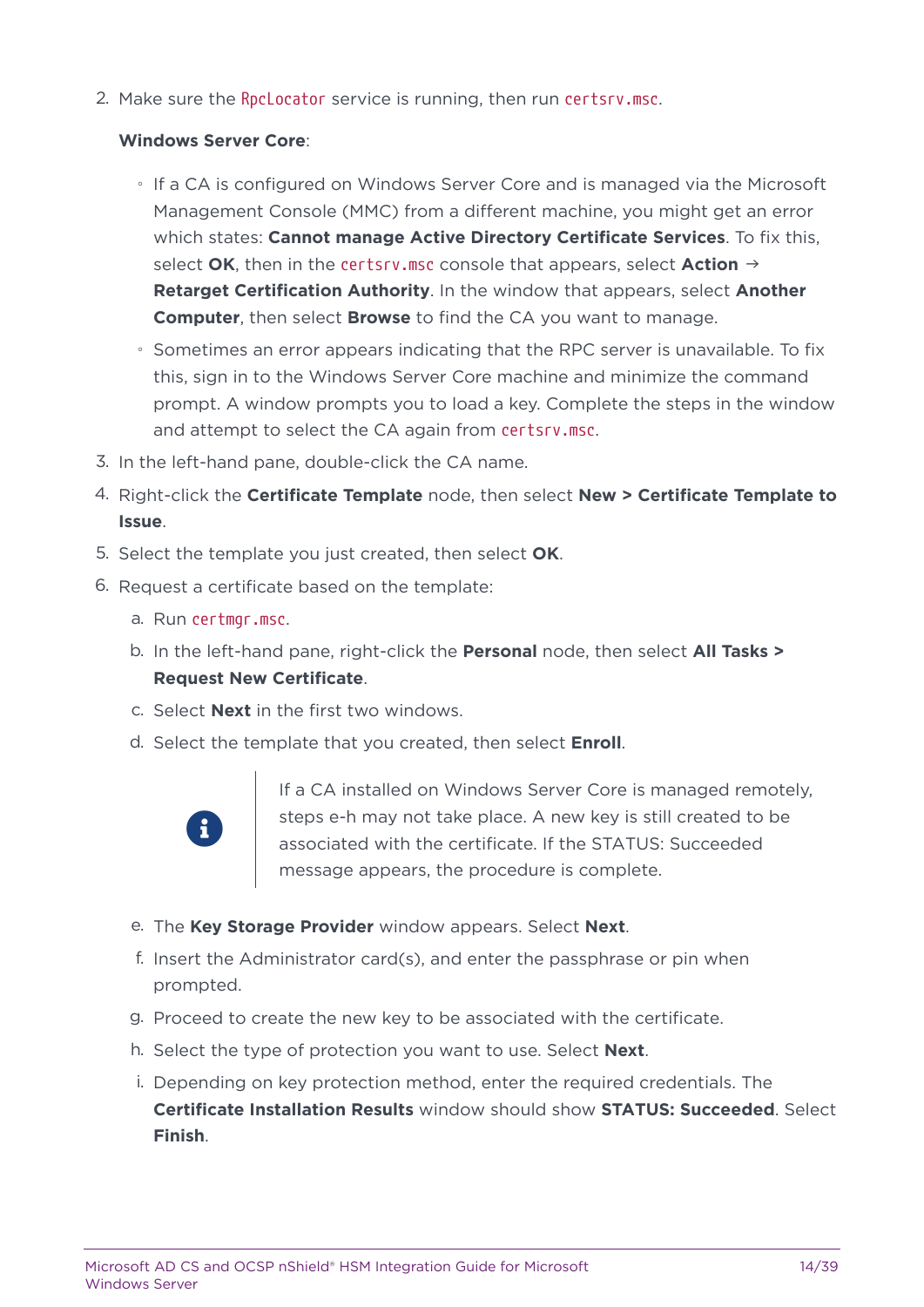

If passphrase authentication is enabled, a prompt for passphrase appears.

7. Verify that the certificate is enrolled successfully. If the certificate fails to enroll because the CA is not started or the RPC ports are blocked, the following error appears:

Error: the RPC server is unavailable. 0x800706ba (win32: 1722 RPC\_S\_SERVER\_UNAVAILABLE

The enrollment wizard shows if the certificate enrollment was successful or failed. Use **Details** to check the main information.

### <span id="page-14-0"></span>2.8. Set up key use counter

#### 2.8.1. Key use counter overview

Setting up key use counter is optional. If you require key use counter, follow the procedures described in this section. The procedures described in this section do not apply to most setups.



If you do not follow the procedures described in this section, key use counter is not installed. You cannot add key use counter to a key retrospectively.

The key use counter audits usage of the CA signing key. It maintains a count of how many times the key has been used. The key use counter should only be used with a root CA that has a low volume of signings where the count can be logged immediately before servicing a signature request and after the signature request has been serviced. This ensures that any illicit use of the CA is revealed through discrepancies in the counter log.



Note the following information about the key use counter:

- The counter is in the NVRAM of the HSM. To access the key count value in NVRAM, users must present the ACS to the HSM.
- The counter is a 64-bit integer counter associated with a single private key.
- The counter is started at zero.
- If the maximum count is reached, the counter restarts at zero.
- The counter can exist only on one HSM. If more than one HSM is attached to the server, you must select which HSM stores the counter.
- If the module firmware is upgraded, the counter value is lost.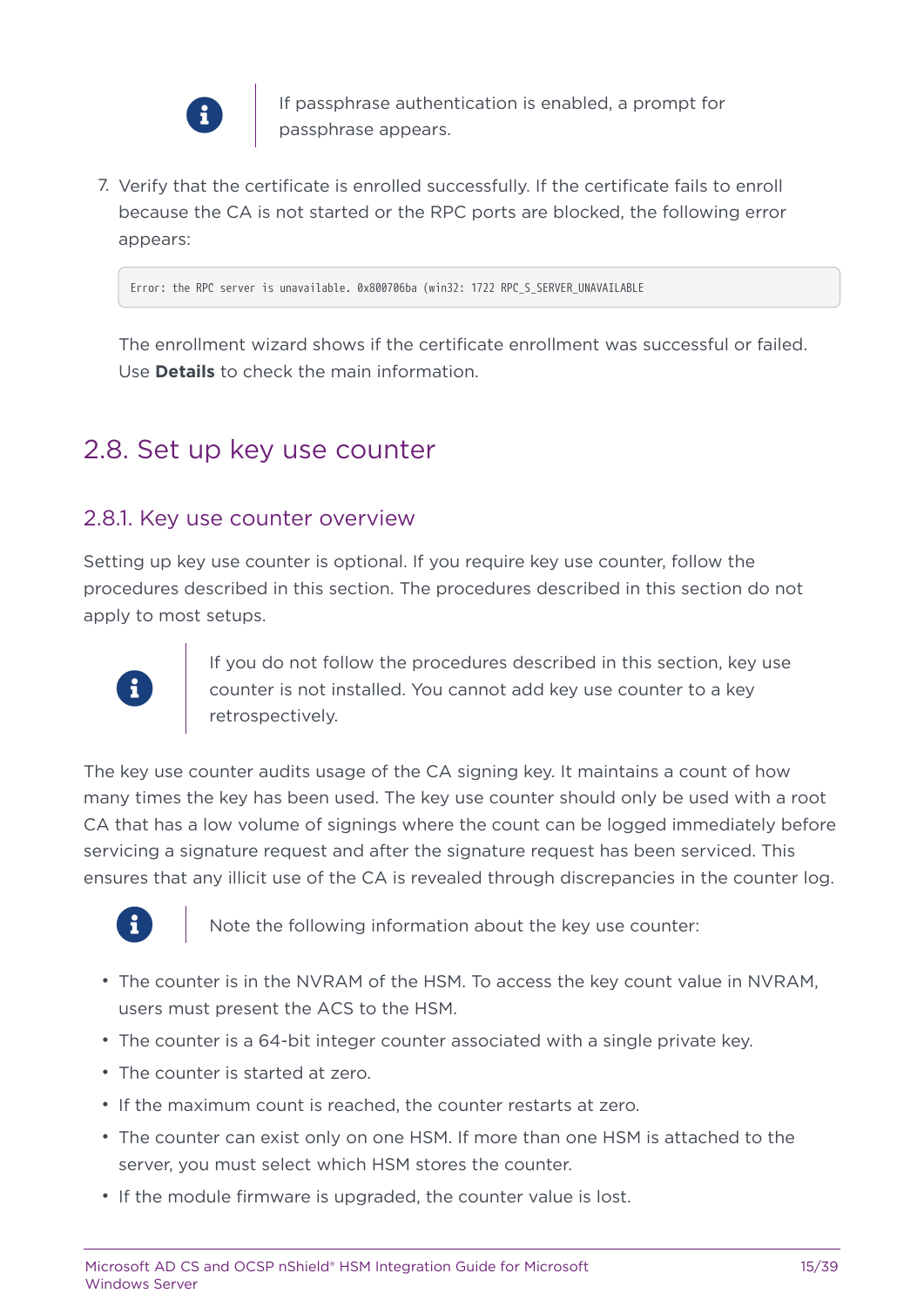• The key counter can only be set at HSM initialization. It cannot be activated after deployment.

### <span id="page-15-0"></span>2.8.2. Install Certificate Services with key use counter

To install Certificate Services with key use counter:

1. If it is not already on your system installation, create the %SystemRoot%\capolicy.inf file, where %SystemRoot% is the system environment variable for the Windows installation folder, by default  $C:\WINDOWS\cap Di$  inf with the following content:

[Version] Signature="\$Windows NT\$" [certsrv\_server] EnableKeyCounting=True



You must create the capolicy. inf file before Certificate Services is installed.

- 2. Install the CA using the HSM KSP.
- 3. Enable auditing for the CA service by running the command:

> certutil -setreg ca\auditfilter 1

4. Stop the certsvc service. Run:

```
> net stop certsvc
```
- 5. Select **Start > Administrative Tools > Certification Authority**, right-click the CA, then select **Properties**.
- 6. Select the **Auditing** tab and check the box for **Start and Stop Active Directory Certificate Services**.
- 7. Select **Start > Administrative Tools > Local Security Policy**.

#### **Windows Server Core**:

- You need to follow steps 7-10 on the machine that is remotely managing the Windows Server Core, export the local security policy, then import it to the Windows Server Core machine.
- 8. Select **Local Policy**, expand it, then select **Audit Policy**.
- 9. In the right pane, double-click **Audit Object Access**, then select **Success and Failure**.
- 10. Select **Apply**, select **OK**, then close the window.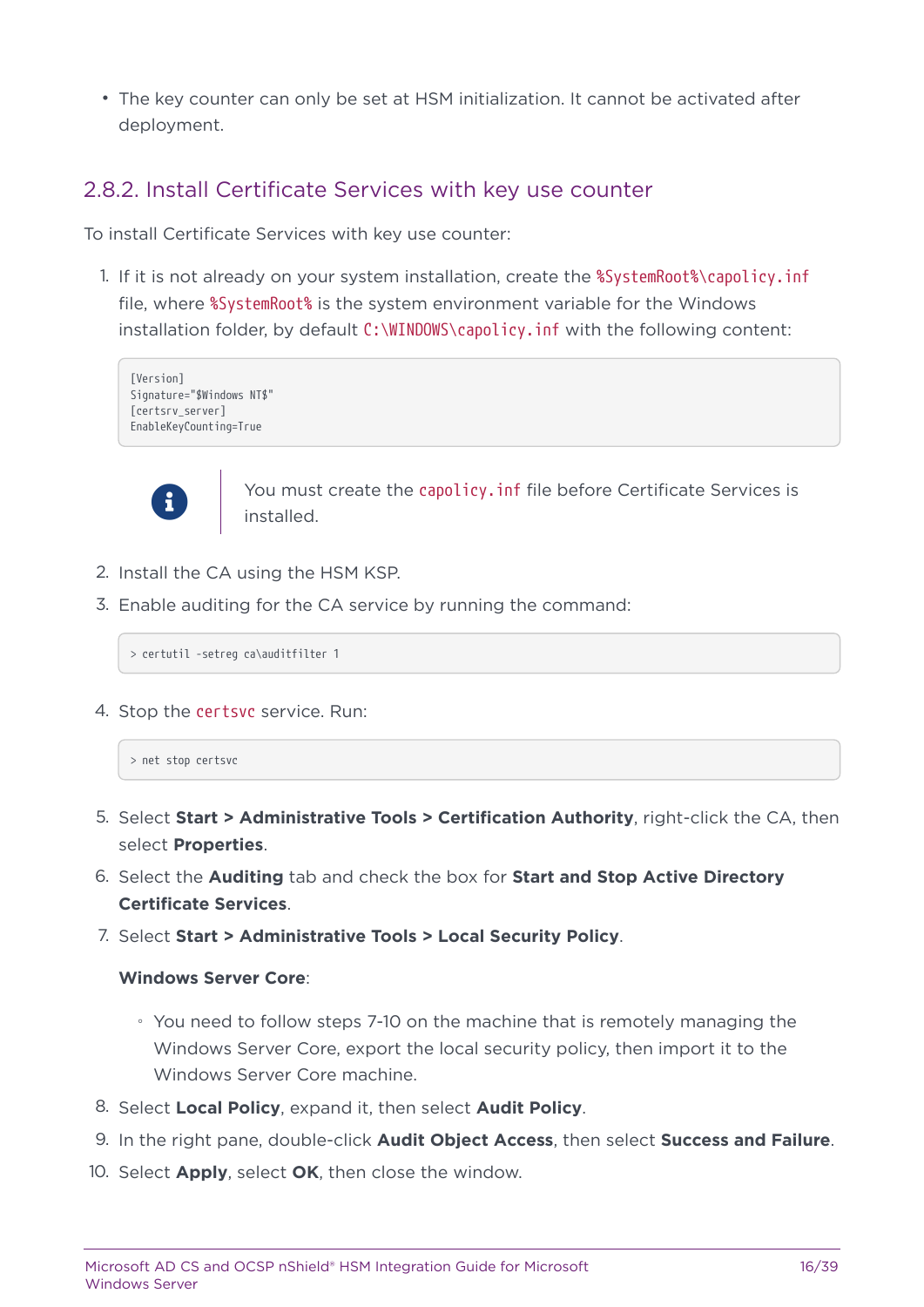#### **Windows Server Core**:

◦ After step 10, run secpol.msc. Select **Security Settings > Export Policy**. Give the .inf file a name, then select **Save**. Transfer the file from this machine to Windows Server Core, then run the following command:

secedit.exe /configure /db Windows\security\local.sdb /cfg C:\securitypolicy.inf

When this command completed successfully, continue with step 11.

11. Update the local security policies by opening a command prompt and running the command:

> gpupdate.exe /force

12. Restart the CA service to pick up the changes, by running the commands:





You will be prompted to enter the CA certificate credentials upon CA restart.

13. Run Eventvwr.exe.

#### **Windows Server Core**:

Launch the **Microsoft Management Console**. Select **File** → **Add/Remove Snap-in** → **Event Viewer** → **Add**. In the window that appears, select **Another computer**, then select **Browse**. Enter the name of the machine, then select **OK** several more times. Event Viewer should now be managing the Windows Server Core machine remotely.

- 14. Select **Windows Logs > Security**.
- 15. Filter for event ID 4881 (CA startup event) or event ID 4880.
- 16. Verify the CA startup event shows the **PrivateKeyUsageCount** property with a corresponding value.

### <span id="page-16-0"></span>2.9. Back up, migrate, and restore CA

The most common procedure related to backup, migrate and restore for the CA and HSM is to use the options:

- Select a certificate and use its associated private key.
- Select an existing private key.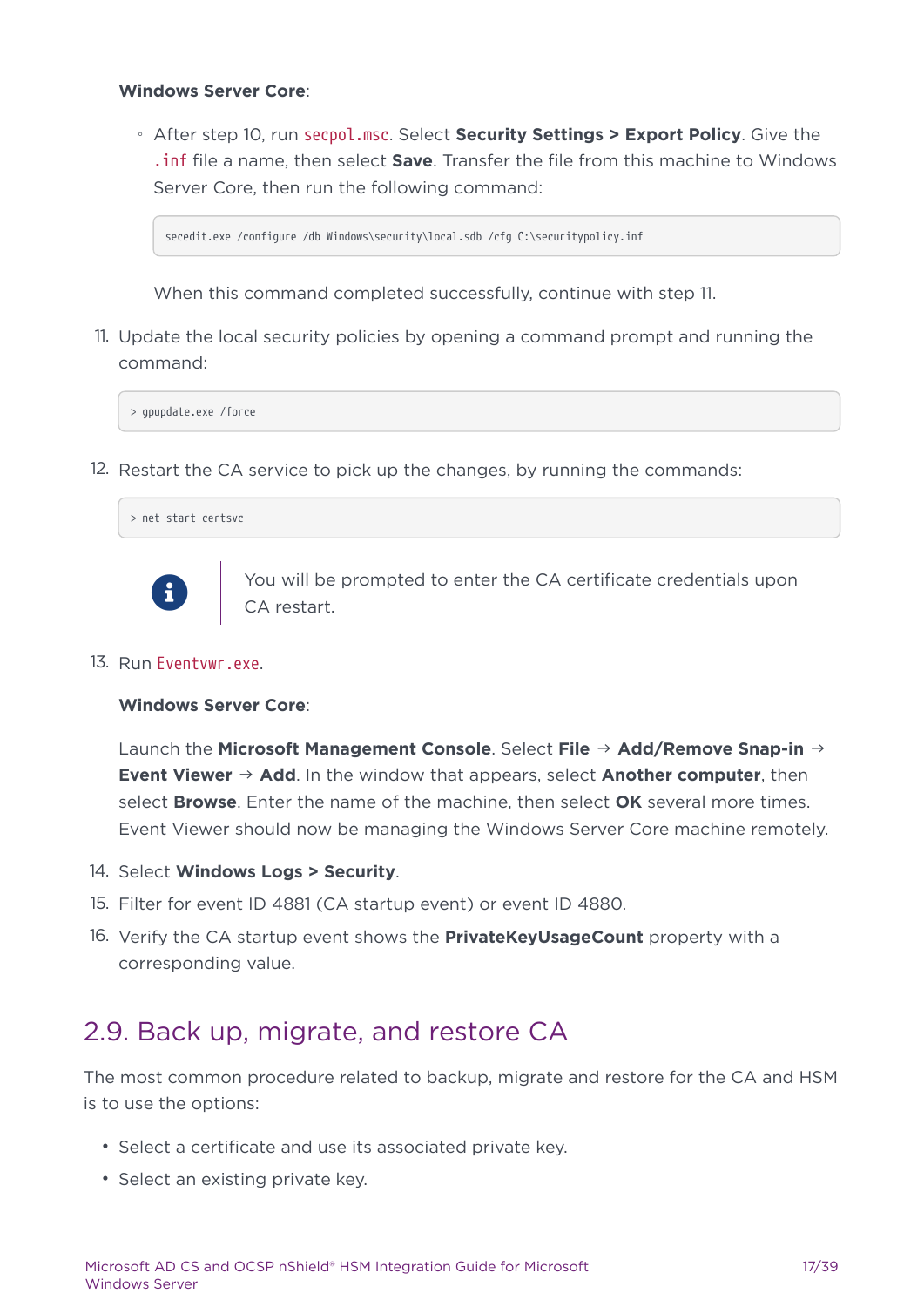This procedure describes backing up the CA / HSM data on an existing server, then restoring the CA / HSM data onto a new server. Entrust has successfully tested this procedure in the following configurations:

- Windows Server 2012 (CNG) to Windows Server 2012 R2 (CNG)
- Windows Server 2016 (CNG) to Windows Server 2019 (CNG)



If your existing CA is using a custom CAPolicy.inf file, you should copy the file to the new planned CA server. The CAPolicy.inf file is located in the %SystemRoot% directory, which is usually C:\Windows.

### 2.9.1. Migrate the CA using an existing certificate and associated private key using Module Protection



For this procedure your CA must be protected with module-only protection or 1/N OCS without passphrase as key protection method.

To back up the CA and HSM data on the existing server (machine #1), then migrate the CA and HSM onto a new server (machine #2):

#### **On machine #1**:

1. Using PowerShell, back up the CA database by running the command:

> Backup-CARoleService - Path <path\_to\_backup\_file> - DatabaseOnly

Alternatively, if you are using CMD (where **CA config string = Computername\CA-Name**), run:

> certutil - config WINserver1\CA-example -backupdb C:\Users\Administrator\Documents\dbexample backup

Default location of the CA .edb file: C:\Windows\System32\CertLog.

2. Export the certificate on machine #1:

For Windows Server Core, execute the following steps from the remote machine that is managing the Windows Server Core.

- a. Run **mmc**.
- b. In the console, select **File > Add/Remove Snap-in**.
- c. Select the **Certificates** tab, then select **Add**.
- d. The certificate snap-in window opens. Select **Computer Account**. Select **Next**.
- e. Keep the default selection, select **Finish**, then select **OK**.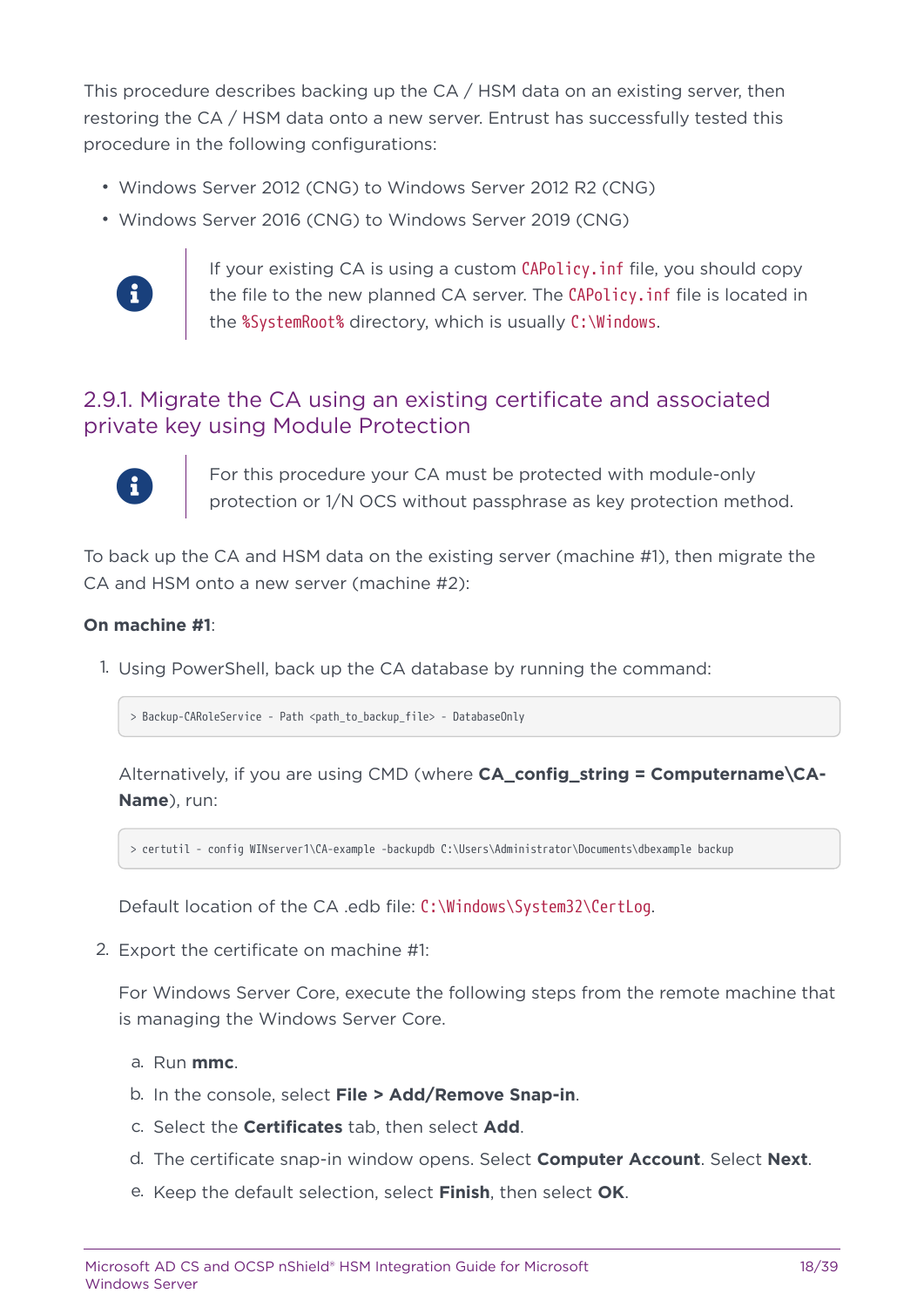- f. Select **Trusted Root Certification Authorities > Certificates**.
- g. Right-click the CA certificate, then select **All Tasks > Export**. Select **Next**.
- h. Select **Base-64 encoded X.509 (.CER)**. Select **Next**.
- i. Specify the path and file name to save the certificate. Select **Next**.
- j. Select **Finish**.
- k. Select **OK** to close the export success message.
- 3. Back up the contents of the Security World data from the following location: C:\ProgramData\nCipher\KeyManagement Data\local.
- 4. Uninstall the CA from machine #1.

#### **On machine #2**:

- 1. Copy the backup of the Security World data to the following folder on machine #2: C:\ProgramData\nCipher\KeyManagement Data\local.
- 2. Load the Security World onto the HSM on machine #2 by running the command:

```
> new-world -l
```
For more information about loading a Security World, refer to the *User Guide* for the HSM.

3. Run the **CNG Configuration Wizard**.

#### **Windows Server Core**:

> capingwizard

If you are selecting Operator Card Set protection, clear **Always use the wizard when creating or importing keys**.

- 4. Copy and install the X.509 certificate into the local user Trusted Root CA Store on machine #2:
	- a. Right-click the certificate, then select **Install**. Select **Next**.
	- b. Select **Local Machine**.
	- c. Select **Place all certificates in the following store**, then select **Browse**.
	- d. Select **Trusted Root Certification Authorities**, then select **OK**. Select **Next**, then select **Finish**.
	- e. Select **OK** to close the import success message.
- 5. Install the certificate to the Cert:\LocalMachine\My\ store. Using PowerShell, navigate to the LocalMachine: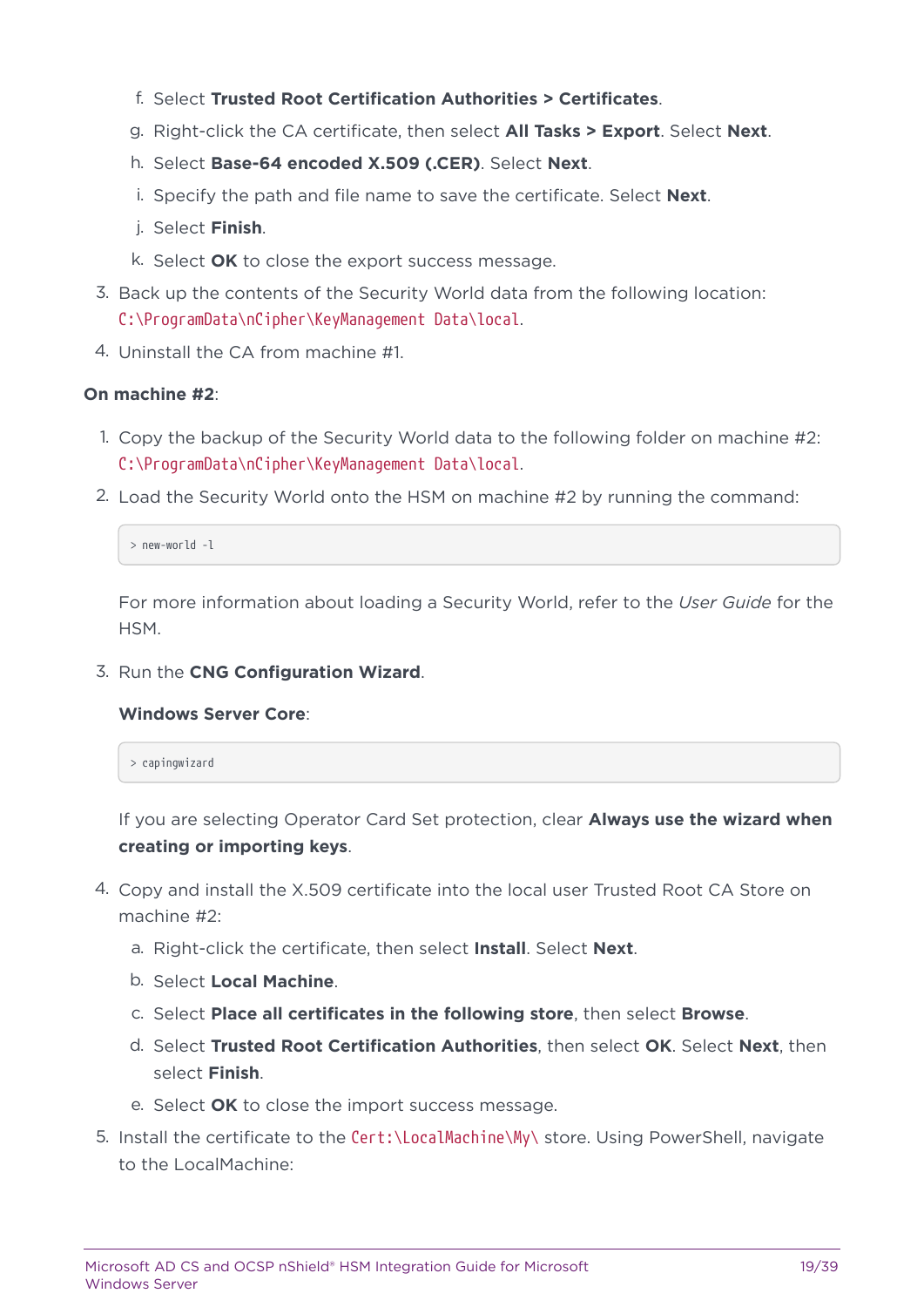> Set-Location -Path Cert:\LocalMachine\My\

#### Run the following command:

> Import-Certificate -FilePath <path to certificate>\Certificate\_Name.cer

6. Repair the certificate store by running the following command from the console:

> certutil -f -repairstore -csp "nCipher Security World Key Storage Provider" my "<cert serial number>"

You should receive confirmation similar to:

```
my "Personal"
================ Certificate 0 ================
Serial Number: 13fa1422bfba4f9a4303e2aa162c25b2
Issuer: CN=ADCS-IO-CA, DC=ADCSDC, DC=internal
NotBefore: 11/10/2019 09:44
NotAfter: 11/10/2024 09:51
Subject: CN=ADCS-IO-CA, DC=ADCSDC, DC=internal
Certificate Template Name (Certificate Type):CA
CA Version: V0.0
Signature matches Public Key
Root Certificate: Subject matches Issuer
Template: CA, Root Certification Authority
Cert Hash(sha1): 486232dc0583012d47c75c74eb0d1b65da9f9484
Key Container = ADCS-IO-CA
Provider = nCipher Security World Key Storage Provider
Private key is NOT exportable
Signature test passed
CertUtil: -repairstore command completed successfully.
```
- 7. Select **Start > Server Manager** to open Server Manager.
- 8. Install and configure the CA as described in [Install and configure AD CS with](#page-6-0) [Windows Server Enterprise.](#page-6-0)
- 9. Install and configure AD CS with the following settings:
	- a. In the **Set Up Private Key** window, select **Use existing certificate and private key**.
	- b. In the existing **Certificate** window, the imported certificate is shown. Select the certificate, then select **Allow administrator interaction when the private key is accessed by the CA.** Select **Next**.
	- c. In the **Certificate Database** window, select **Next**.
	- d. In the **Confirmation** window, select **Configure**.
- 10. When the CA installation is complete, select **Close** in the **Results** window.
- 11. Stop the CA service.
- 12. Copy the backup of the CA database data to machine #2.
- 13. Run the command: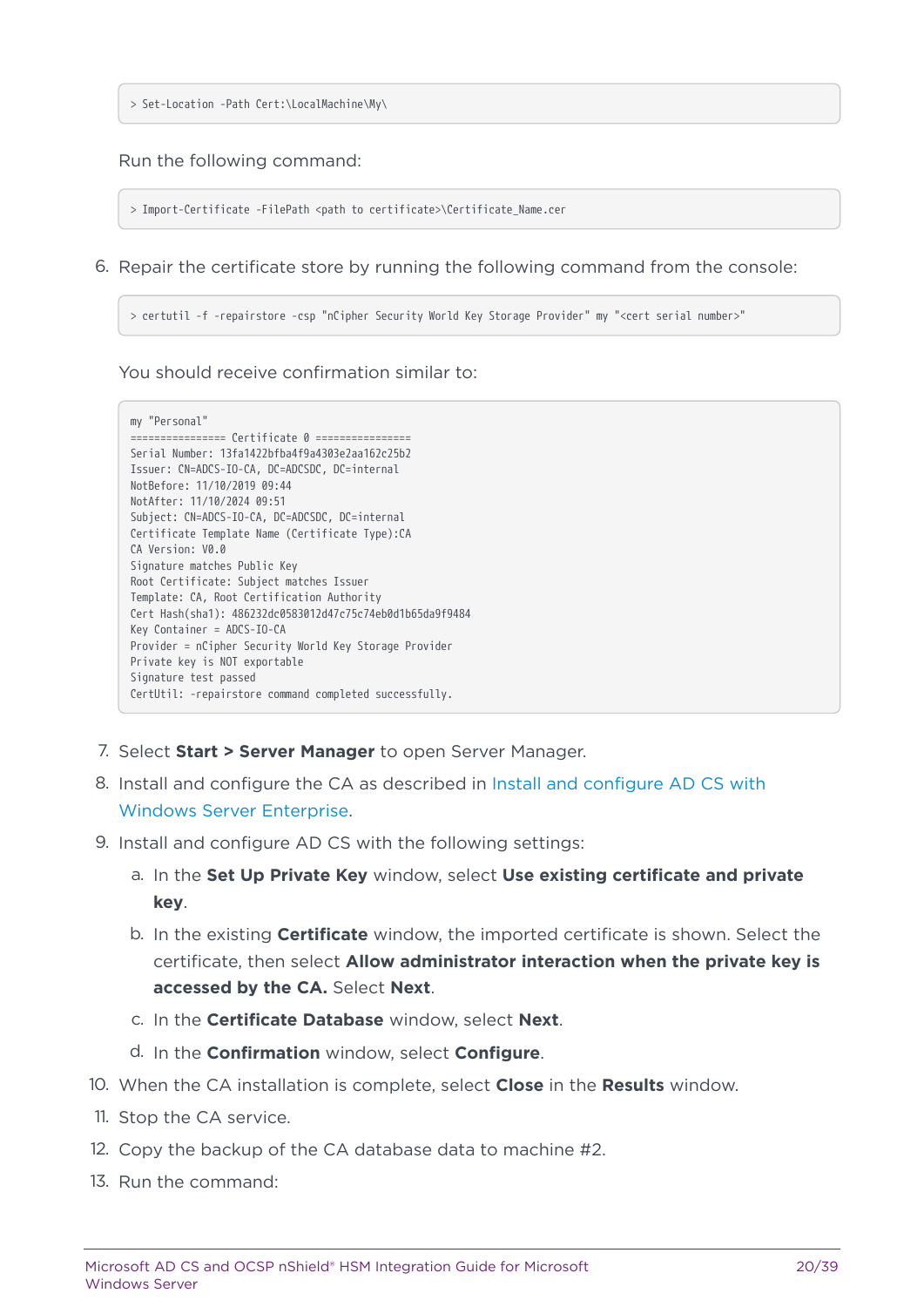> certutil -shutdown

14. On machine #2, restore the CA database by running the command:

> certutil.exe -f -restoredb <BackupDirectory>

15. Restart the CA by running the command:

> net start certsvc

16. Verify that the CA service has started successfully by running the command:

> sc query certsvc

### 2.9.2. Migrate the CA using an existing certificate and associated private key using OCS and Softcard protection



For this procedure your CA is assumed to be protected with OCS or Softcards as a key protection method.

#### **On machine #1**:

1. Using PowerShell, back up the CA database by running the command:

> Backup-CARoleService - Path <path\_to\_backup\_file> - DatabaseOnly

Alternatively, if you are using CMD (where **CA\_config\_string = Computername\CA-Name**), run:

> certutil - config WINserver1\CA-example -backupdb C:\Users\Administrator\Documents\dbexample backup

Default location of the CA .edb file: C:\Windows\System32\CertLog.

2. Export the certificate on machine #1:



For Windows Server Core, execute the following steps from the remote machine that is managing the Windows Server Core.

- a. Run **mmc**.
- b. In the console, select **File > Add/Remove Snap-in**.
- c. Select the **Certificates** tab, then select **Add**.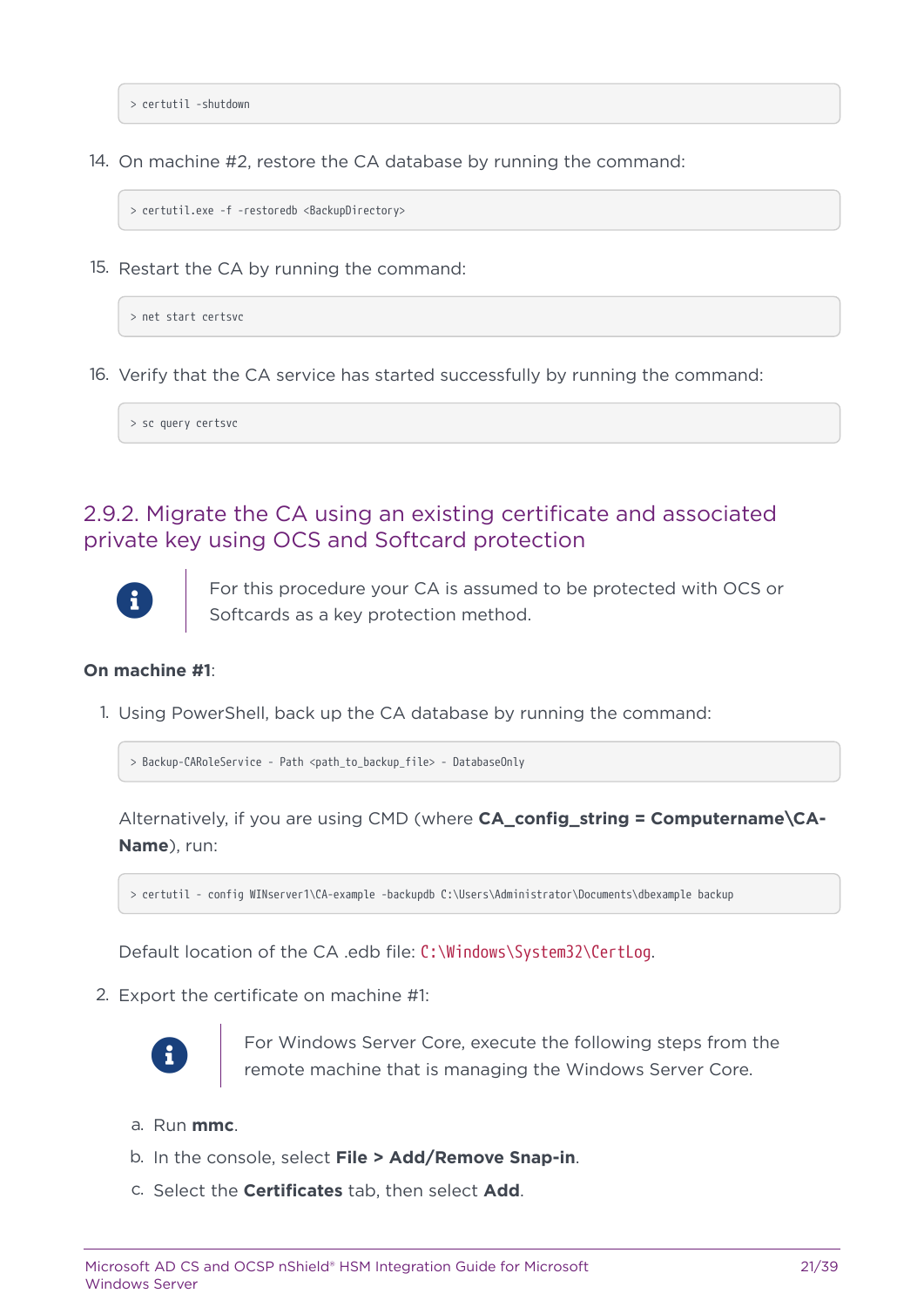- d. The certificate snap-in window opens. Select **Computer Account**. Select **Next**.
- e. Keep the default selection, select **Finish**, then select **OK**.
- f. Select **Trusted Root Certification Authorities > Certificates**.
- g. Right-click the CA certificate, then select **All Tasks > Export**. Select **Next**.
- h. Select **Base-64 encoded X.509 (.CER)**. Select **Next**.
- i. Specify the path and file name to save the certificate. Select **Next**.
- j. Select **Finish**.
- k. Select **OK** to close the export success message.
- 3. Back up the contents of the Security World data from the following location: C:\ProgramData\nCipher\KeyManagement Data\local.
- 4. Uninstall the CA from machine #1.

#### **On machine #2**:

- 1. Copy the backed-up Security World data on the following path on machine #2: C:\ProgramData\nCipher\KeyManagement Data\local.
- 2. Load the Security World onto the HSM on machine #2, by running the command:

> new-world -l

For more information about loading a Security World, refer to the *User Guide* for the HSM.

3. Run the **CNG Configuration Wizard**.

#### **Windows Server Core**:

> capingwizard

If you are selecting operator card set protection, do not select **Always use the wizard when creating or importing keys**.

- 4. Create the temporary folder C:\temp.
- 5. Add the system environment variable NFAST\_NFKM\_TOKENSFILE:
	- a. Go to **Control Panel > System and Security > System > Advanced System Settings**.
	- b. Select **Environment Variables**.
	- c. Select **New** at the bottom under **System Variables**.
	- d. Add NFAST\_NFKM\_TOKENSFILE=c:\temp\nfast\_nfkm\_tokensfile.
- 6. Copy and install the X.509 certificate into the local user Trusted Root CA Store on machine #2: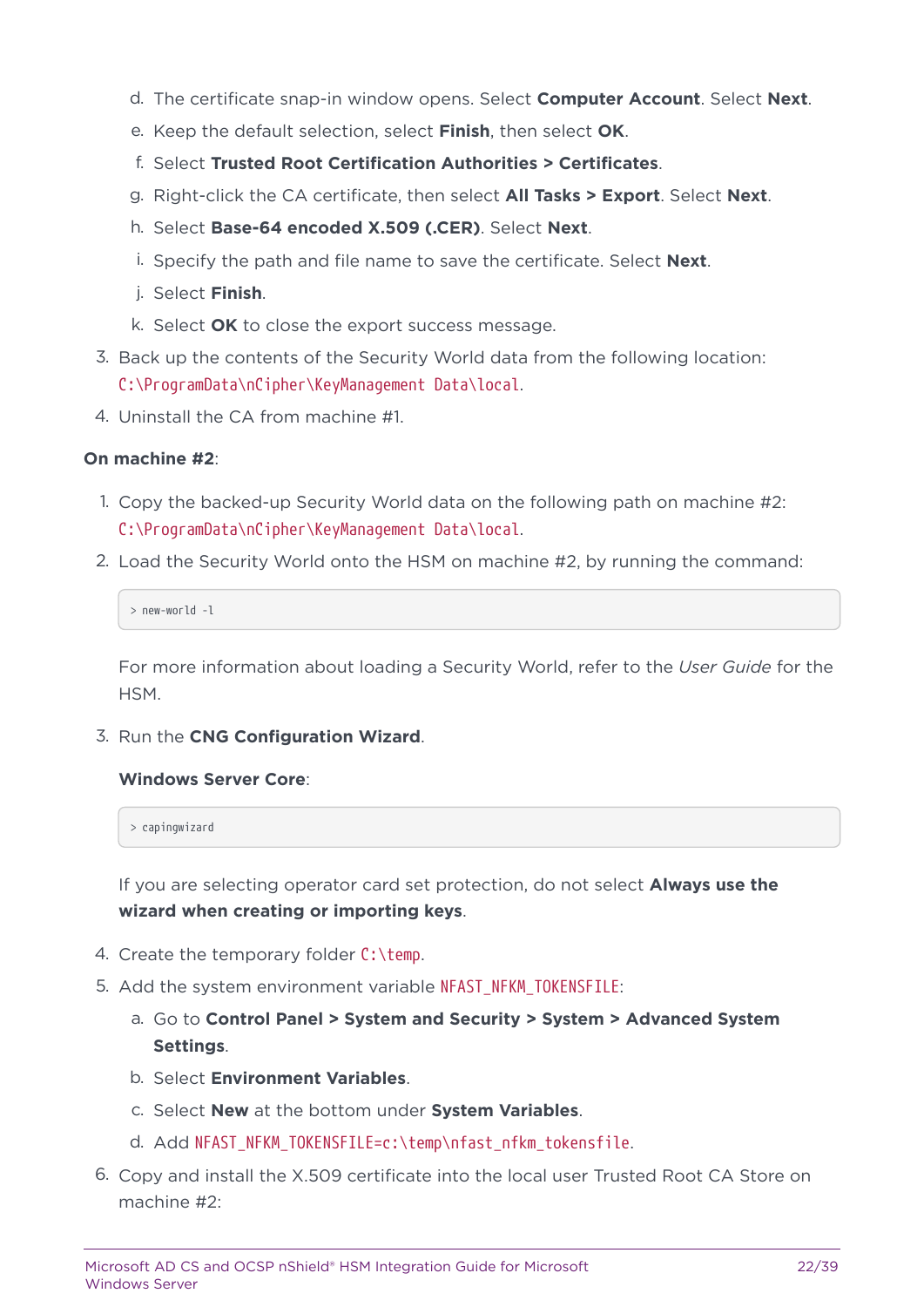- a. Right-click the certificate, then select **Install**. Select **Next**.
- b. Select **Local Machine**.
- c. Select **Place all certificates in the following store**, then select **Browse**.
- d. Select **Trusted Root Certification Authorities**, then select **OK**. Select **Next**, then select **Finish**.
- e. Select **OK** to close the import success message.
- 7. Install the certificate into Cert:\LocalMachine\My\ store. Using PowerShell, navigate to the LocalMachine:

> Set-Location -Path Cert:\LocalMachine\My\

Run the following command:

> Import-Certificate -FilePath <path to certificate>\Certificate\_Name.cer

8. At an elevated command prompt, use preload to relink the CA certificate and private key.

#### For OCS protection:

> preload --module=1 -f c:\temp\nfast\_nfkm\_tokensfile --cardset-name="<CARDSET\_NAME>" certutil -repairstore -csp "ncipher security world key storage provider" my "<SHA-1\_THUMBPRINT\_OF\_CA\_CERT>"

#### For Softcard protection:

> preload --module=1 -f c:\temp\nfast\_nfkm\_tokensfile --softcard-name="<CARDSET\_NAME>" certutil -repairstore -csp "ncipher security world key storage provider" my "<SHA-1\_THUMBPRINT\_OF\_CA\_CERT>"

You should receive confirmation similar to:

```
my "Personal"
================ Certificate 0 ================
Serial Number: 13fa1422bfba4f9a4303e2aa162c25b2
Issuer: CN=ADCS-IO-CA, DC=ADCSDC, DC=internal
NotBefore: 11/10/2019 09:44
NotAfter: 11/10/2024 09:51
Subject: CN=ADCS-IO-CA, DC=ADCSDC, DC=internal
Certificate Template Name (Certificate Type):CA
CA Version: V0.0
Signature matches Public Key
Root Certificate: Subject matches Issuer
Template: CA, Root Certification Authority
Cert Hash(sha1): 486232dc0583012d47c75c74eb0d1b65da9f9484
Key Container = ADCS-IO-CA
Provider = nCipher Security World Key Storage Provider
Private key is NOT exportable
Signature test passed
CertUtil: -repairstore command completed successfully.
```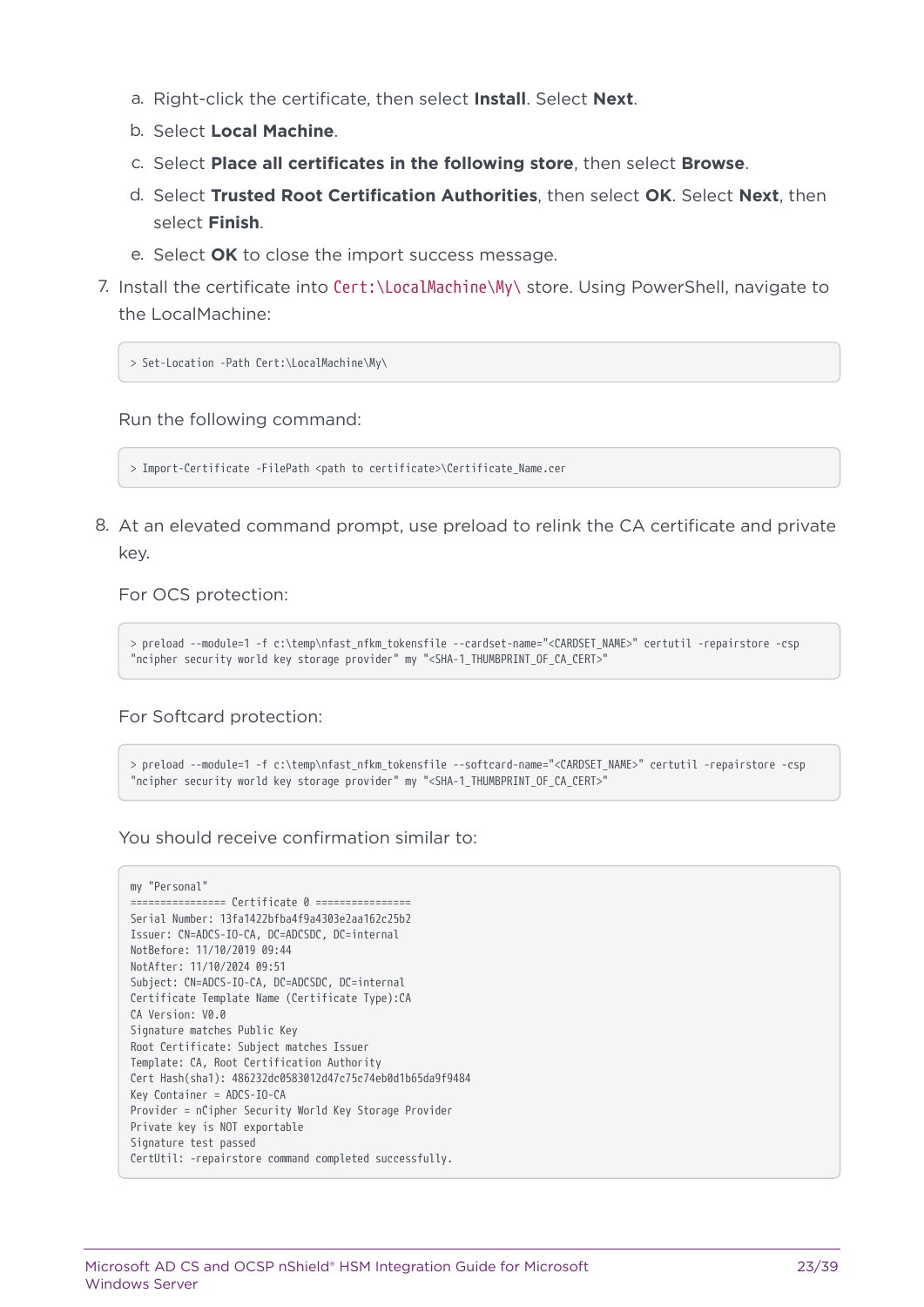- 9. Ensure that the nShield Service Agent is running. This can be viewed in the task tray.
- 10. At an elevated command prompt, use preload before you install the CA.

For OCS protection:

> preload --module=1 -f c:\temp\nfast\_nfkm\_tokensfile --cardset-name="<CARDSET\_NAME>" pause

For Softcard protection:

> preload --module=1 -f c:\temp\nfast\_nfkm\_tokensfile --softcard-name="<CARDSET\_NAME>" pause

- 11. Select **Start > Server Manager** to open Server Manager.
- 12. Install and configure the CA as described in [Install and configure AD CS with](#page-6-0) [Windows Server Enterprise.](#page-6-0)
- 13. Install and configure AD CS with the following settings:
	- a. In the **Set Up Private Key** window, select **Use existing certificate and private key**.
	- b. In the existing **Certificate** window, the imported certificate is shown. Select the certificate, then select **Allow administrator interaction when the private key is accessed by the CA.** Select **Next**.
	- c. In the **Certificate Database** window, select **Next**.
	- d. In the **Confirmation** window, select **Configure**.
- 14. When the CA installation is complete, select **Close** in the **Results** window.
- 15. Stop the CA service, then copy the backed-up CA database data onto machine #2.
- 16. Run the command:

>certutil -shutdown

17. On machine #2, restore the CA database by running the command:

>certutil.exe -f -restoredb <BackupDirectory>

18. Restart the CA by running the command:

>net start certsvc

19. Verify that the CA service has started successfully by running the command:

>sc query certsvc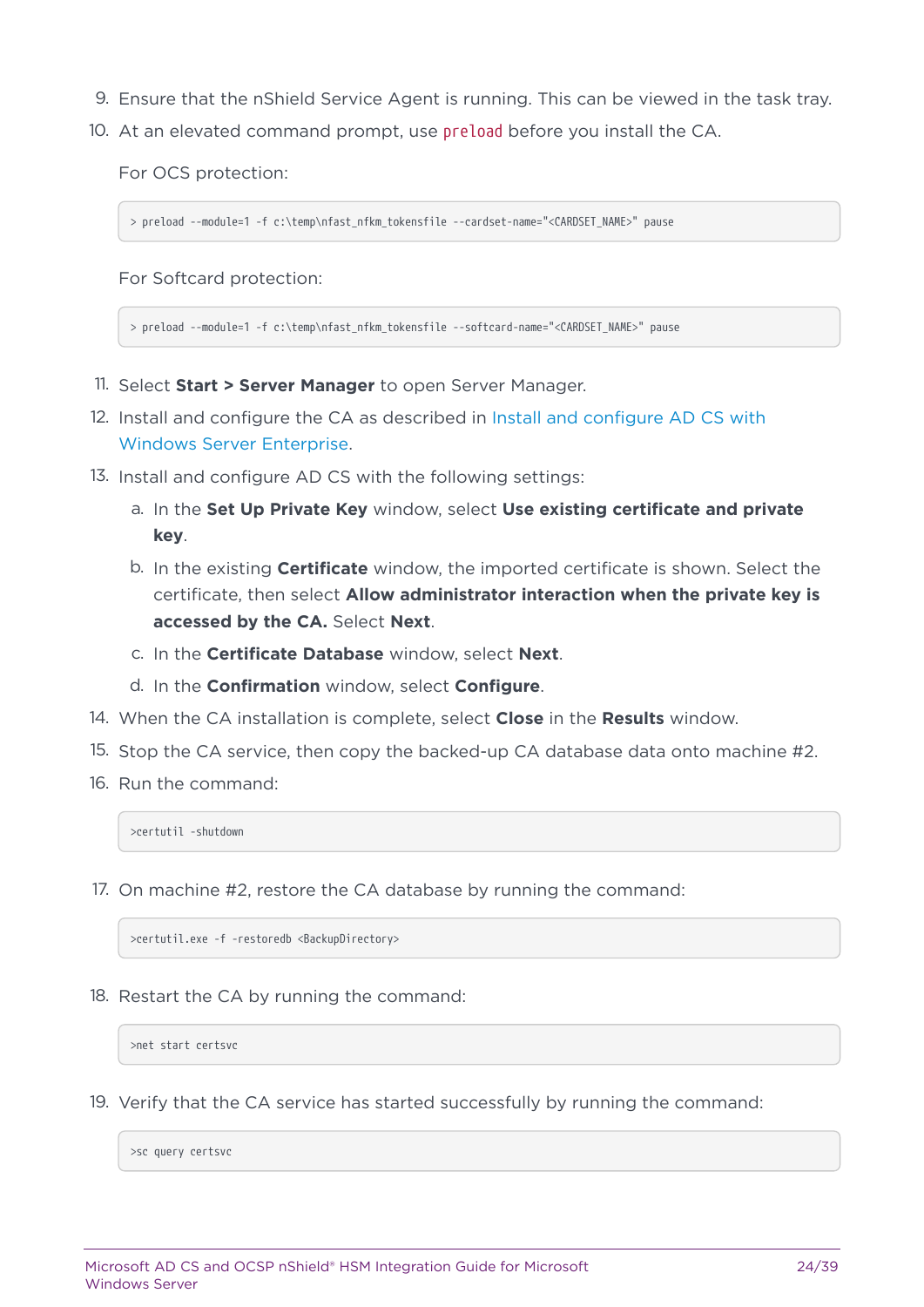### 2.9.3. Migrate the CA using an existing private key

To back up the CA and HSM data on the original server (machine #1), then to migrate the CA/HSM on a new server (machine #2):

#### **On machine #1**:

1. Back up the CA database by running the command:

> certutil -config <CA\_config\_string> -backupdb <BackupDirectory>

- 2. Back up the Security World data and the private key, which are found in C:\ProgramData\nCipher\Key Management Data\local. For more information about backing up a Security World, refer to the *User Guide* for the HSM.
- 3. Uninstall the CA from machine #1.

#### **On machine #2**:

- 1. Copy the backed-up Security World data and the private key to C:\ProgramData\nCipher\Key Management Data\local on machine #2.
- 2. Load the Security World onto the HSM on machine #2, by running the command:

> new-world -l

For more information about loading a Security World, refer to the *User Guide* for the HSM.

- 3. Run the CNG Configuration Wizard, then select **Use existing Security World**.
- 4. Install Microsoft Active Directory Certificate Services with the following settings:
	- a. In the **Private Key** window, select **Use existing private key** and use existing private key on this computer. Select **Next**.
	- b. In the **Select Existing Key** window, select **Change**. The **Change Cryptographic Provider** window opens.
	- c. Select the CSP that contains the created key. Delete the contents of the field **CA common name**, then select **Search**. The search results should find the existing private key.
	- d. Select the key that you generated on machine #1.

If the private key is protected by Softcard or OCS, select **Allow administrator interaction when the private key is accessed by the CA**. Select **Next**.

- e. In the **Cryptography for CA** window, select **Next**.
- f. In the **CA name** window, select **Next**.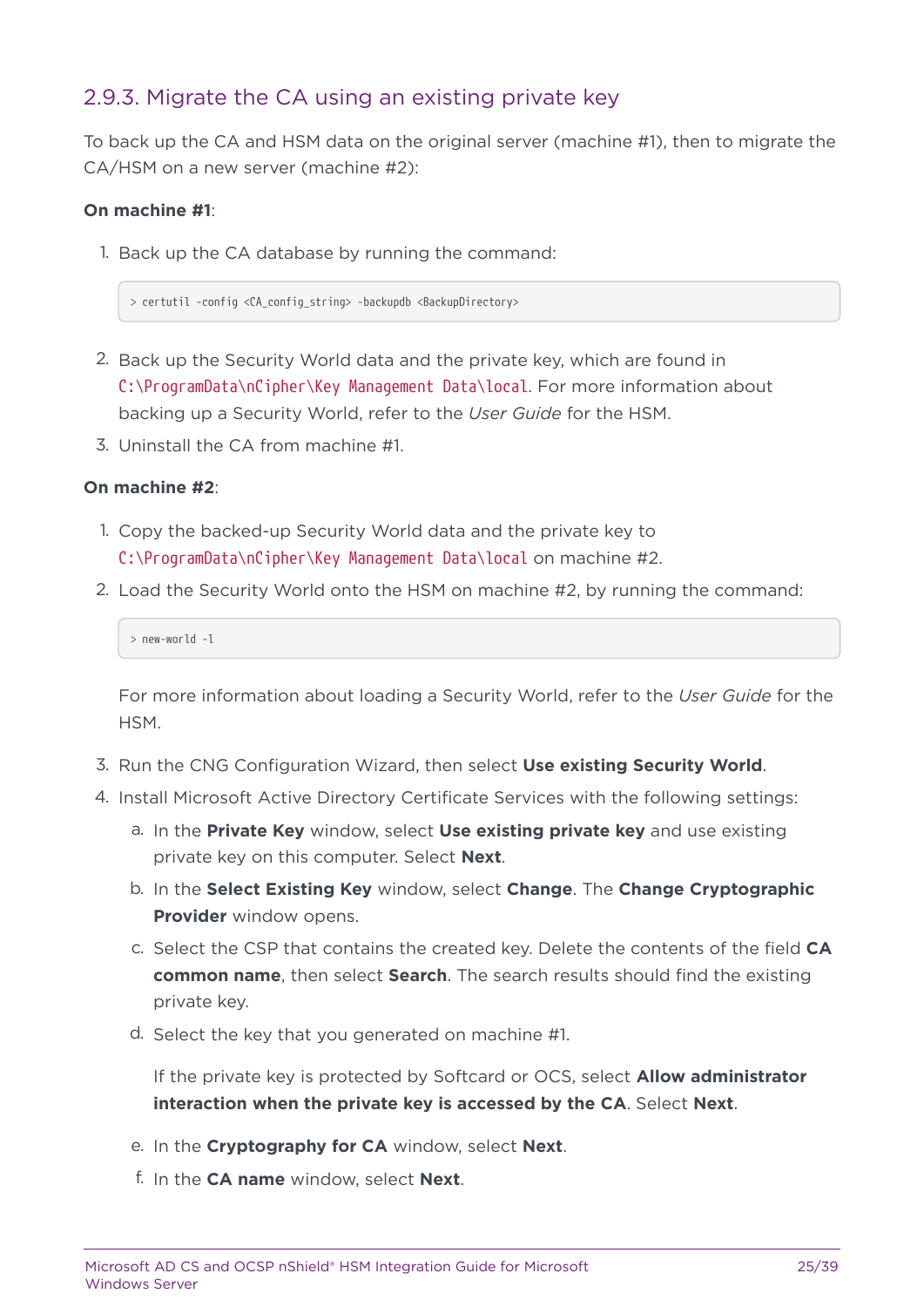- g. In the **Validity Period** window, specify the validity period. Select **Next**.
- h. In the **Certificate Database** window, specify the certificate database location. Select **Next**.
- i. In the **Confirmation** window, select **Configure**.
- j. In the **Installation Results** window, select **Close**.
- 5. Copy the backed-up CA database data onto machine #2.
- 6. Run the command:

> certutil -shutdown

7. On machine #2, restore the CA database by running the command:

> certutil.exe -f -restoredb <BackupDirectory>

8. Restart the CA by running the command:

> net start certsvc

9. Verify that the CA service has started successfully by running the command:

> sc query certsvc

# <span id="page-25-0"></span>2.10. Install the OCSP Responder role

These steps will configure the OCSP Responder to use an HSM for generation and storage of the private key for the OCSP Responder. The OCSP Responder will provide digitally signed responses to certificate status requests from Relying Parties. An OCSP Responder provides responses for the Issuing CA or CAs that it is configured to provide responses for.

OCSP Responder is installed on top of Microsoft Internet Information Services (IIS). The OCSP service can be installed and configured on an existing IIS system that is providing other services. This includes IIS systems configured to be PKI Repositories or CRL Distribution Points.

### 2.10.1. Prerequisites

- Ensure that the HSM(s) have enough client licenses to support the OCSP Responder node.
- Configure firewall rules appropriately so that the OCSP Responder can communicate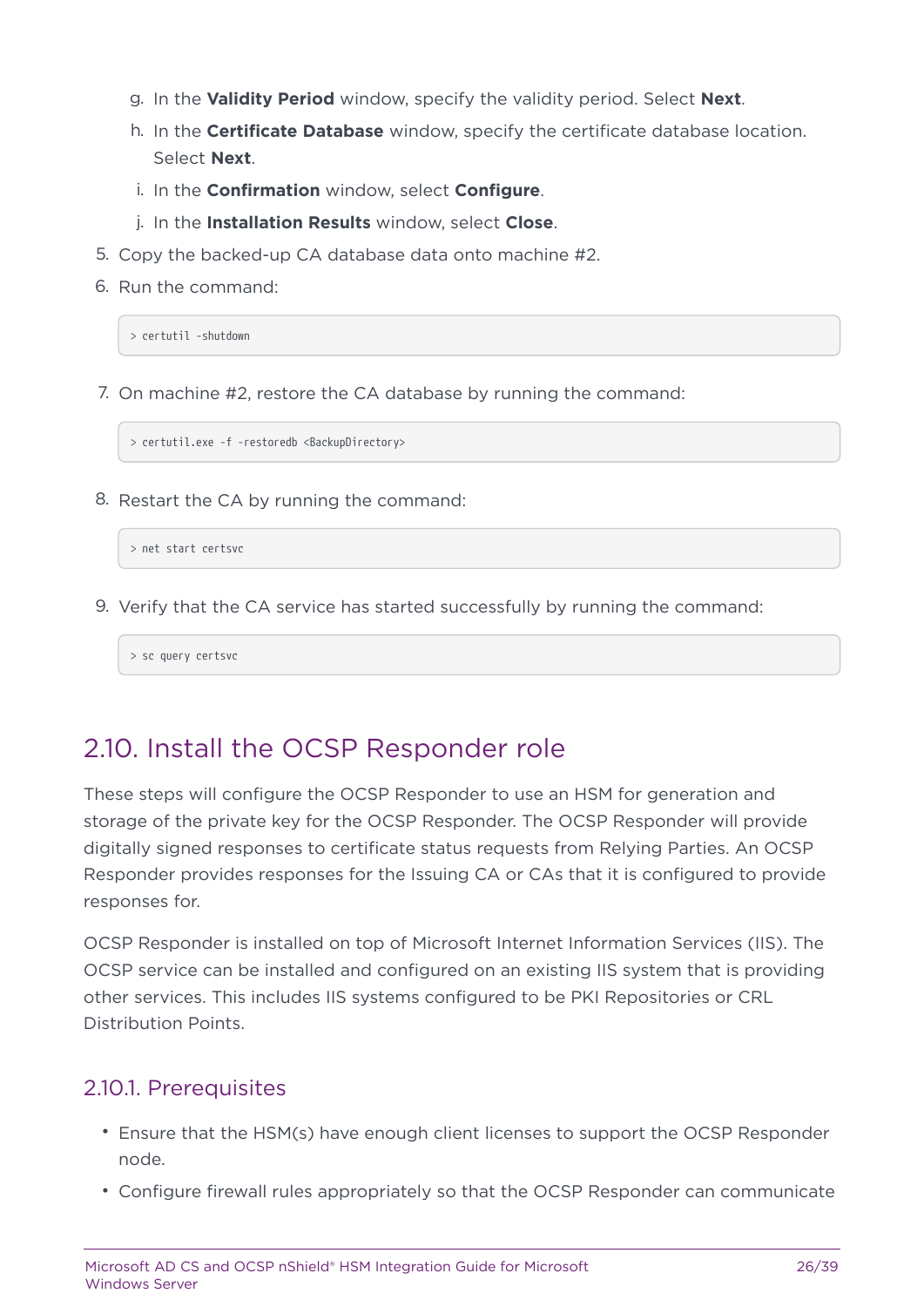both ways, with both the HSM and the RFS on TCP 9004.

- Create a new OCSP Signing Template, based on the original version, that uses the nShield KSP for key pair generation.
- Configure the OCSP Responder as a client of the HSM and the HSM as a client of the OCSP Responder.
- Ensure that the machine where the CA is installed and which will be configured to issue the OCSP Response Signing certificate.
- Ensure that the OCSP Responder that will need access to the OCSP Response Signing private key has been set up with the following:
	- Security World software has been installed.
	- The correct CSP/CNG/KSP configured.
	- Access to the HSM or HSMs where the private key will be stored.

### 2.10.2. Configure the OCSP Response Signing Template for use with an HSM

The Online Responder must be set up as co-operating client/gang-client in relation to the RFS. This will ensure that it can both push and pull Security World data from the RFS.

It is recommended to use module key protection only when configuring the security for the OCSP Response signing private key(s). This will allow all generation and interaction with the private keys to be handled by the OCSP Responder without any need for administrator interaction.

- 1. Sign in to the machine where the CA is installed, with an account that has Domain Admin level privileges.
- 2. Run certtmpl.msc from a command prompt, or via the **Run** command.
- 3. Right-click the **OCSP Response Signing Template** and select **Duplicate Template**.

The new template opens, with the Compatibility tab open.

- 4. Change the **Compatibility Settings** to the following:
	- Certification Authority: **Windows Server 2016**
	- Certificate Recipient: **Windows 10 / Windows Server 2016**
- 5. Select **OK**.



Do not select Apply.

- 6. Select **General > Template Display Name** and enter a name for the new OCSP Response Signing template.
- 7. Select **Request handling > Authorize additional service accounts to access the**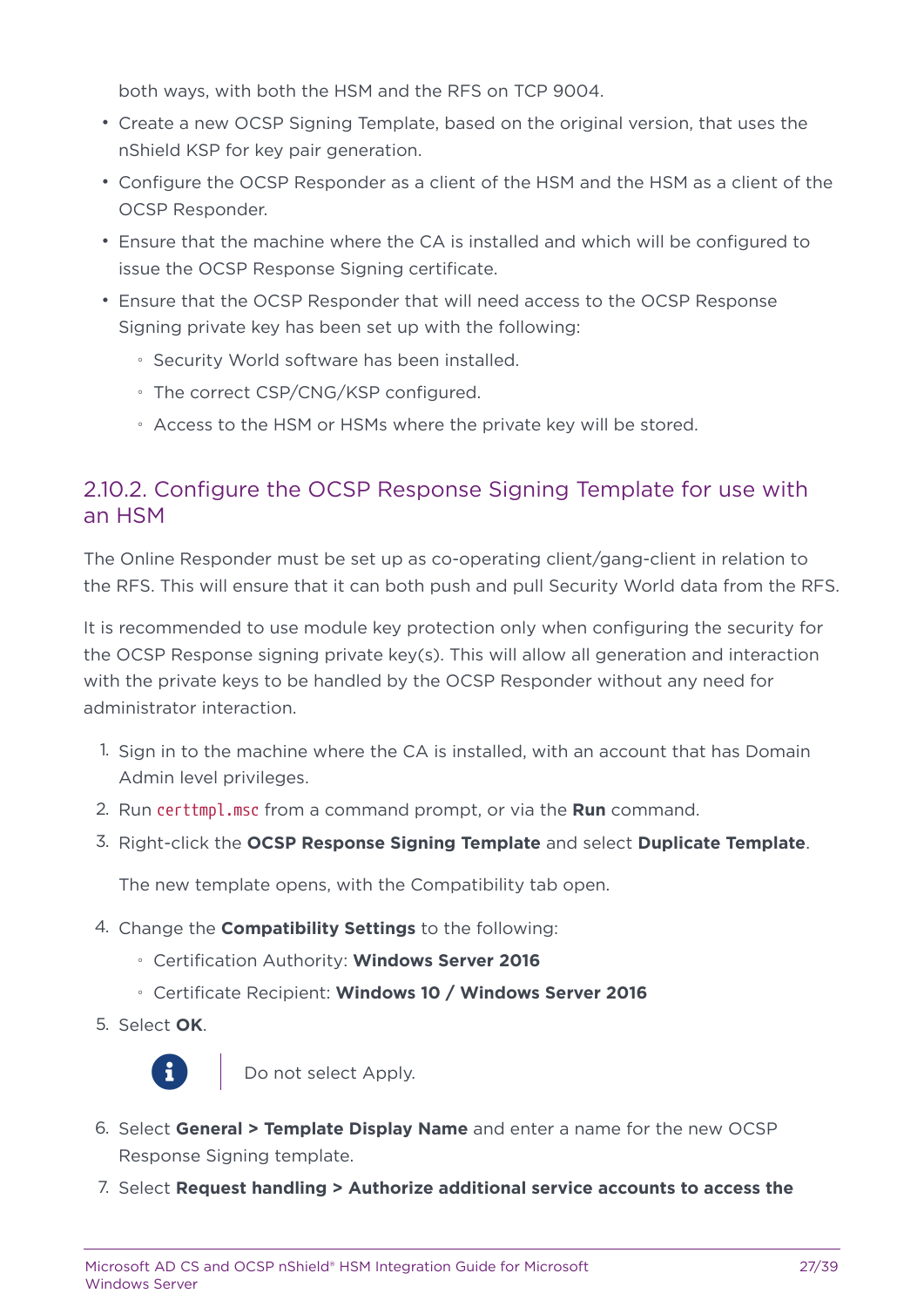**private key**.

- 8. Select **Key Permissions**.
- 9. In the **Permissions** window, select **Add**, then select **Object Types**.
- 10. Select the **Service Accounts** option, then select **OK**.
- 11. In **Enter the object names to select**, enter **Network Service**, select **Check Names**, then select **OK**.

Ensure that **Network Service** has **Read** permissions.

12. The default validity period and renewal period for an OCSP Signing certificate are 2 weeks and 2 days respectively. If the private key(s) of the OCSP Signing key pair(s) are to be protected by an HSM, then the validity period of the certificate can be extended because of the improved security protection afforded by the private key(s).

If required, change the validity period or the renewal period.

- 13. Select **Cryptography > Provider Category**, then select the provider from the list.
- 14. Select the cryptographic algorithm name from the list, then specify the minimum key size.
- 15. Select **Requests must use one of the following providers**. This will enable the selection of the cryptographic providers populated in the list. Select the nShield CSP or KSP as available.
- 16. Modify the request hash to the required hash algorithm.
- 17. If the environment in which the certificate will be used contains either Windows XP or Windows Server 2003 machines, do not select **Use alternate signature format**.

The contents of the tab may take a while to appear due to the number of cryptographic providers on the server.

If no nShield CSPs or KSPs are visible in the list of providers, ensure that both the Security World software has been installed and the relevant Configuration Wizard (CSP or CNG or both) has been run on the server.

18. Select **Security > Add**, then select **Object Types**.

#### **Object Types** appears.

- 19. Select **Computers**, then select **OK**.
- 20. In **Select Users**, enter the name of a server that will act as an OCSP Responder, then select **Check Names**. If the name of the server is found, it will appear underlined in the box. Then select **OK**.
- 21. Select the server name and in **Permissions**, ensure that **Read & Enroll** permissions are selected.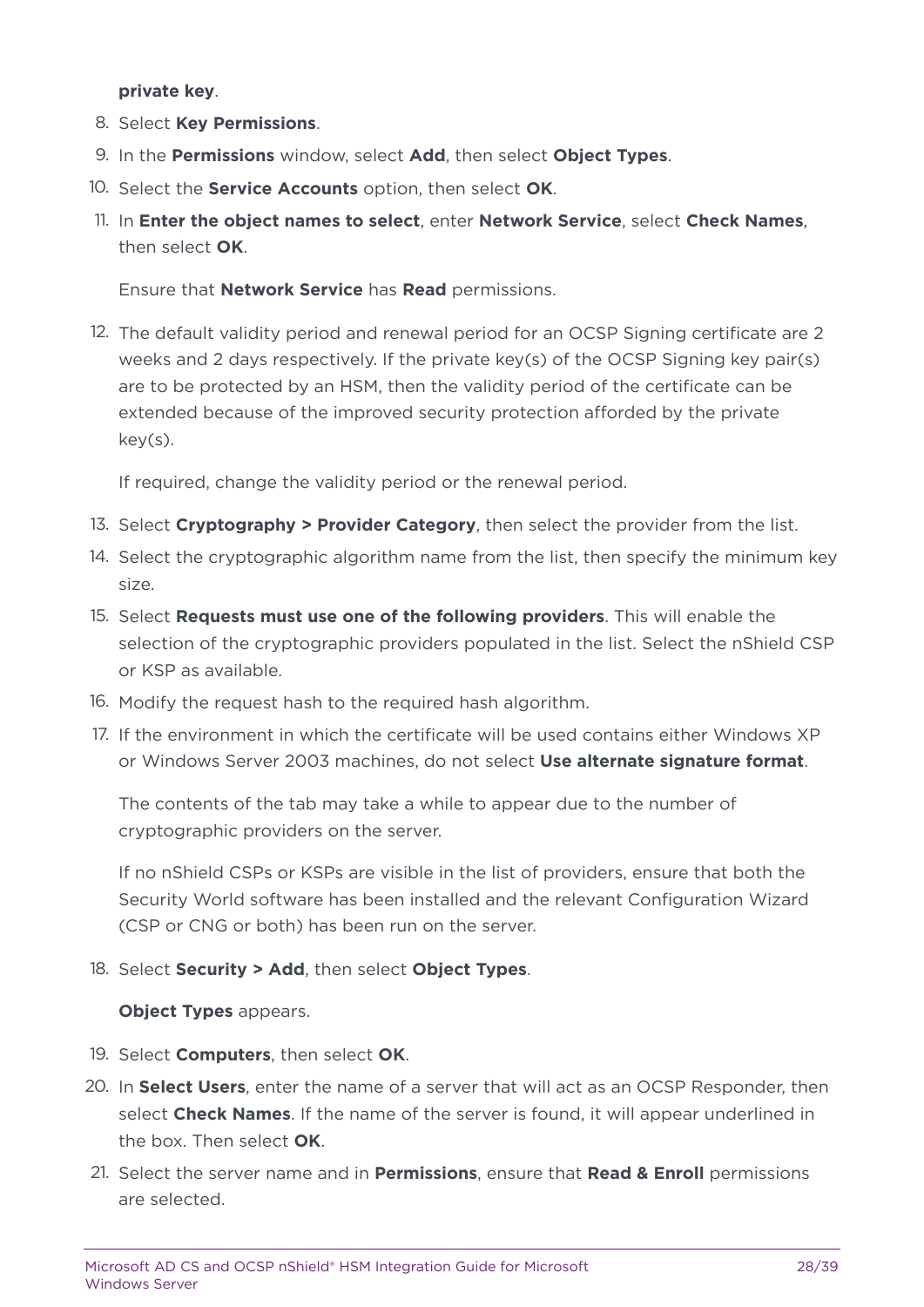22. Configure permissions for all servers that will use this template.

If the Online Responder is installed on Windows Server Core, you also need to add the machine that is used to manage Windows Server Core remotely. Both the Windows Server Core machine and the remote machine have to be added and assigned **Read & Enroll** permissions in this step.

- 23. To add all servers at once, separate the names with a semi-colon (;), then select **Check Names**. If the entries are correct, all server names will be underlined. Then the permissions for each server can be set to have **Read & Enroll**.
- 24. Select **OK**. This will create the new OCSP Signing Template ready for use.
- 25. On the CA that will be making use of the OCSP Responder, enable the new template for issuance.
	- a. In the Certification Authority MMC, right-click **Certificate Templates**, select **New > Certificate Template to Issue**.
	- b. In Enable Certificate Templates, select the new OCSP Signing Template, then select OK.

If the CA is installed on Windows Server Core, you need to retarget the CA to the Windows Server Core machine:

- a. Right-click **Certification Authority (Local)**, then select **Retarget Certification Authority**.
- b. Select **Another computer > Browse**, then select your CA.

### 2.10.3. Install Security World software on the OCSP Responder



Skip this section if the CA and OCSP Responder are on the same server because the Security World software should already be present on the server.

- 1. Ensure that the installer is 12.40.02 or later.
- 2. Do not permit the AutoRun to start the installation process. If it does, cancel or quit the installation immediately.
- 3. Open a File Explorer window and browse to the CD root directory.
- 4. Right-click Setup.exe and select **Run as Administrator**.
- 5. Depending on the configuration, your local administrator credentials may be requested to execute this step.
- 6. From the list of components to install, select:
	- nShield Hardware Support
	- nShield Core Tools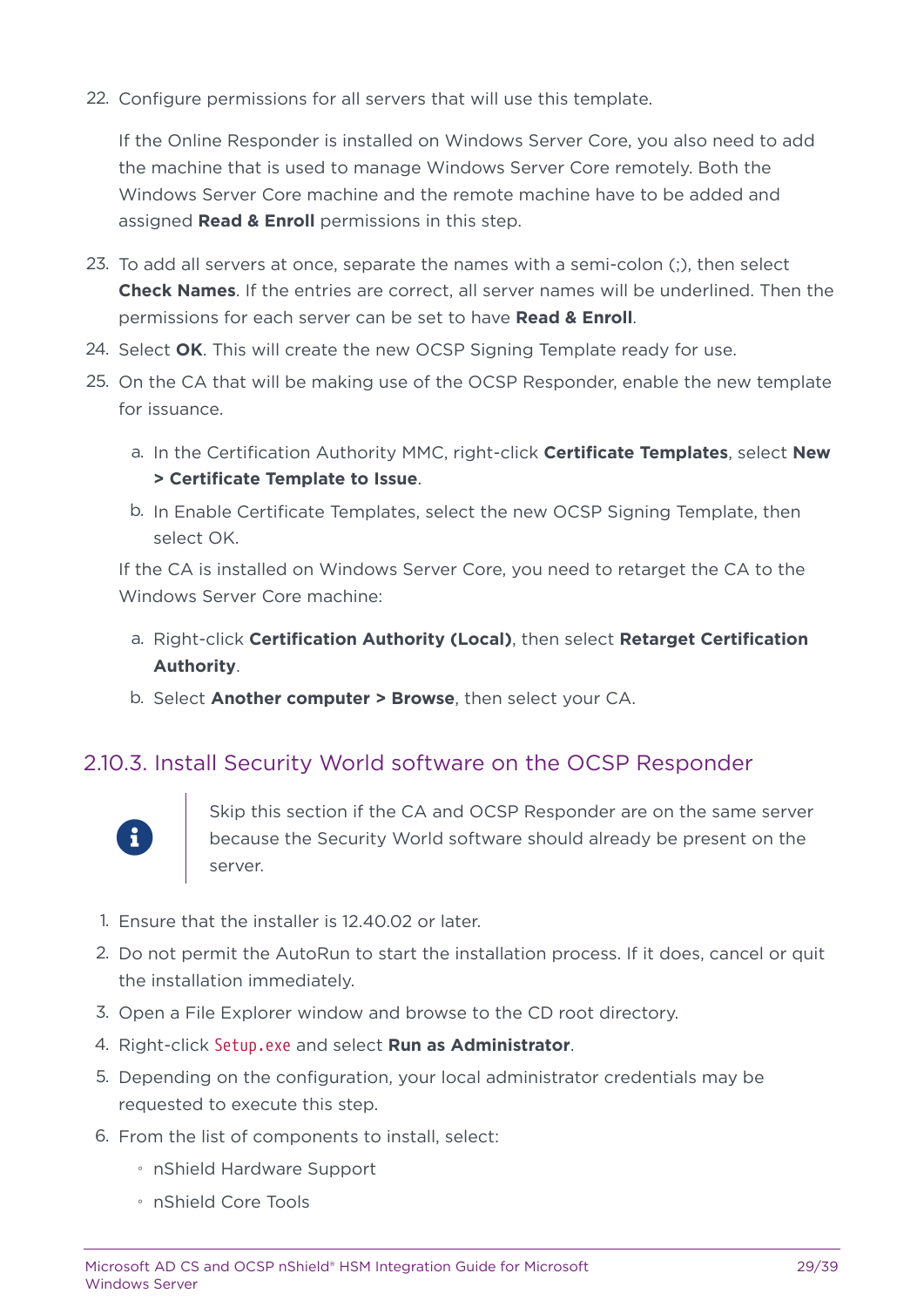- nShield CSPs (CNG, CAPI)
- 7. Then select **Next** on each of the dialogs which appear. The software is installed, then confirmation dialogs appear. Accept all the default parameters for these. The installer will then quit.
- 8. Add the %nfast\_home%\bin directory to the system PATH environment variable. This should be done via the **Advanced System Settings** and **Environment Variables** options from the **System** link on the **Start** menu.
- 9. This allows the Security World binaries to be accessible system wide without having to specify the %nfast\_home%\bin directory every time.

### 2.10.4. Configure Windows Firewall

To allow the Connect HSM to communicate with the hardserver on the host with CA, the hardserver must be able to communicate through the Windows Firewall. If Windows Firewall is turned off, no further action is required.

Turning off Windows Firewall is not recommended but is dependent on local operating and security policies.

If Windows Firewall is turned on, follow these steps:

- 1. Determine which location the network connection has been configured with. Public is the default unless specified otherwise.
- 2. Right-click the Windows icon on the task bar and select **Control Panel**.
- 3. Select **System and Security** and then **Allow an app through Windows Firewall**.
- 4. Select **Change Settings** and then **Allow another app**.
- 5. Select **Browse**, navigate to **hardserver.exe**, select **Open**, then select **Add**. Location:
	- Before 12.60: C:\Program Files (x86)\nCipher\nfast\bin\hardserver.exe
	- From 12.60 onwards: C:\Program Files\nCipher\nfast\bin\hardserver.exe
	- Ensure that **nfserv** (**nShield hardserver** in Security World versions 12.60 onwards) is set for the following properties:
		- **Private**
		- **Public**
		- **Domain** (if required)

Select **OK**.

### 2.10.5. Enroll the Online Responder as a client of the HSM

There is only one Remote File System (RFS) per Security World. One of the CAs can be used as the RFS or alternatively, a single system acts as the RFS but is not a client of the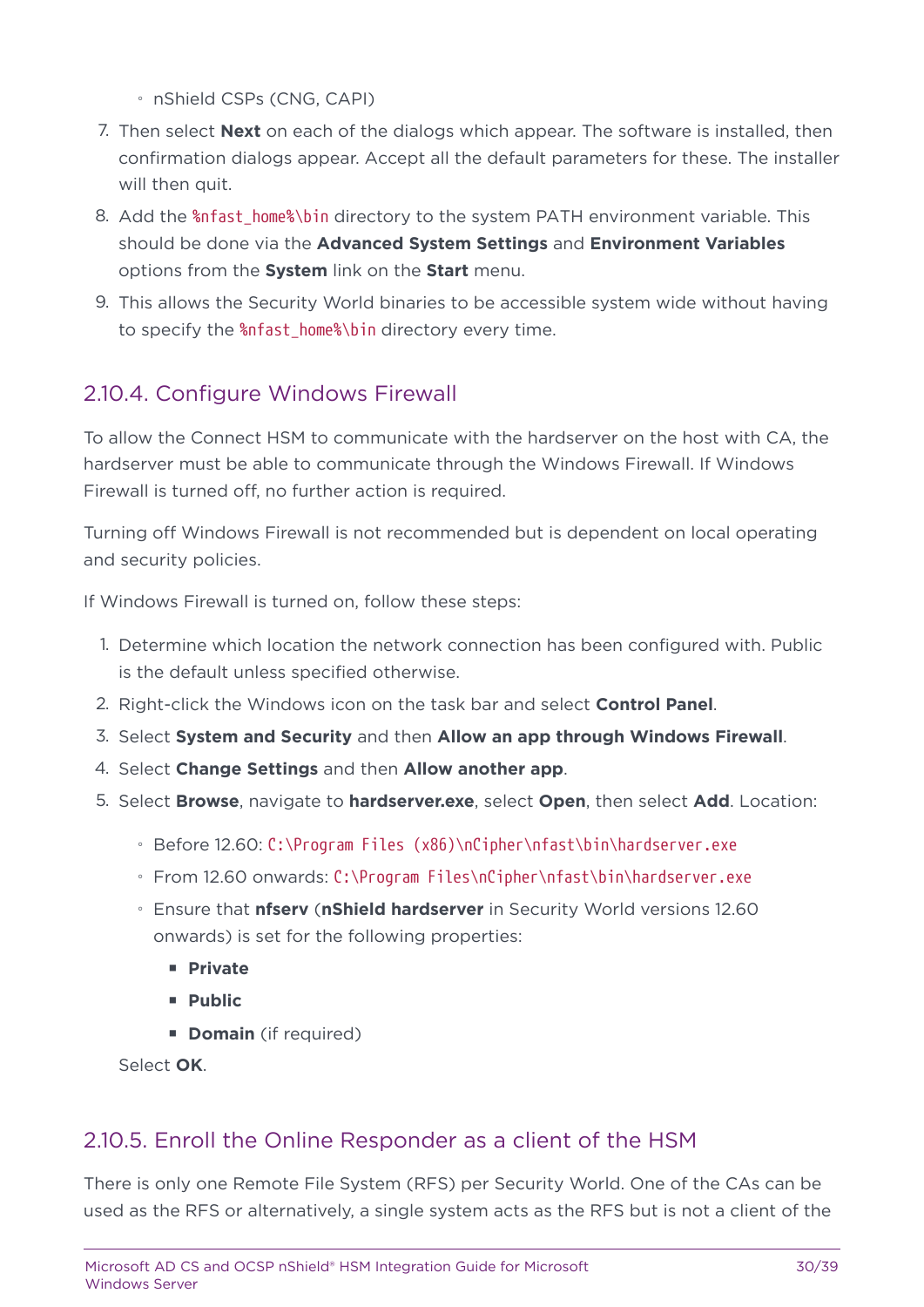1. On the OCSP Server, enroll the client with the HSM:

> nethsmenroll --force --verify-nethsm-details <IP\_address\_of\_HSM>

You can check that the client is correctly configured to make use of the HSM by running the enquiry command and checking the output shows that the HSM is available.

2. Manually copy the World file and the module file from C:\ProgramData\nCipher\Key Management Data\local on the RFS to the same location on the OCSP Responder node.

These files have to be copied so that the OCSP Responder node can make use the of the HSMs and Security World.

### 2.10.6. Install the Key Service Provider on the OCSP Responder

- 1. Sign in to the OCSP Responder as the local administrator or using a Domain account with local administrator privileges.
- 2. Security World software and wizards must be run using the true local administrator account in order for all file permissions to be written correctly.
- 3. Select the Windows icon on the taskbar, select the down arrow, then select **nCipher > CNG Configuration Wizard**.
- 4. If a **User Account Control (UAC)** dialog box appears, select **Yes**.
- 5. In the wizard, select **Next**. Ensure **Use the existing security world** is selected, then select **Next**.
- 6. In **Set Module States**, ensure that **Mode** is set to **operational** and that **State** is **usable**. Select **Next**.
- 7. If the mode is not operational, that is, it states pre-initialization, ensure that the Security World is loaded into the module.
- 8. In **Key Protection Setup**, ensure that Operator Card Set protection is selected if you are using OCS protection. Do not select **Always use the wizard when creating or importing keys**. Do not create a new Operator Card Set. Select **Next**.
- 9. If you are not using an OCS, select **Module Protection**. Module protection should be used for the OCSP Responder to ensure that certificate auto-enrolment completes without needing administrator interaction.
- 10. To install the Key Service Provider (KSP), in **Software Installation**, select **Next**, then select **Finish**.
- 11. To check whether the nShield KSP is properly installed, run the following command at a command prompt: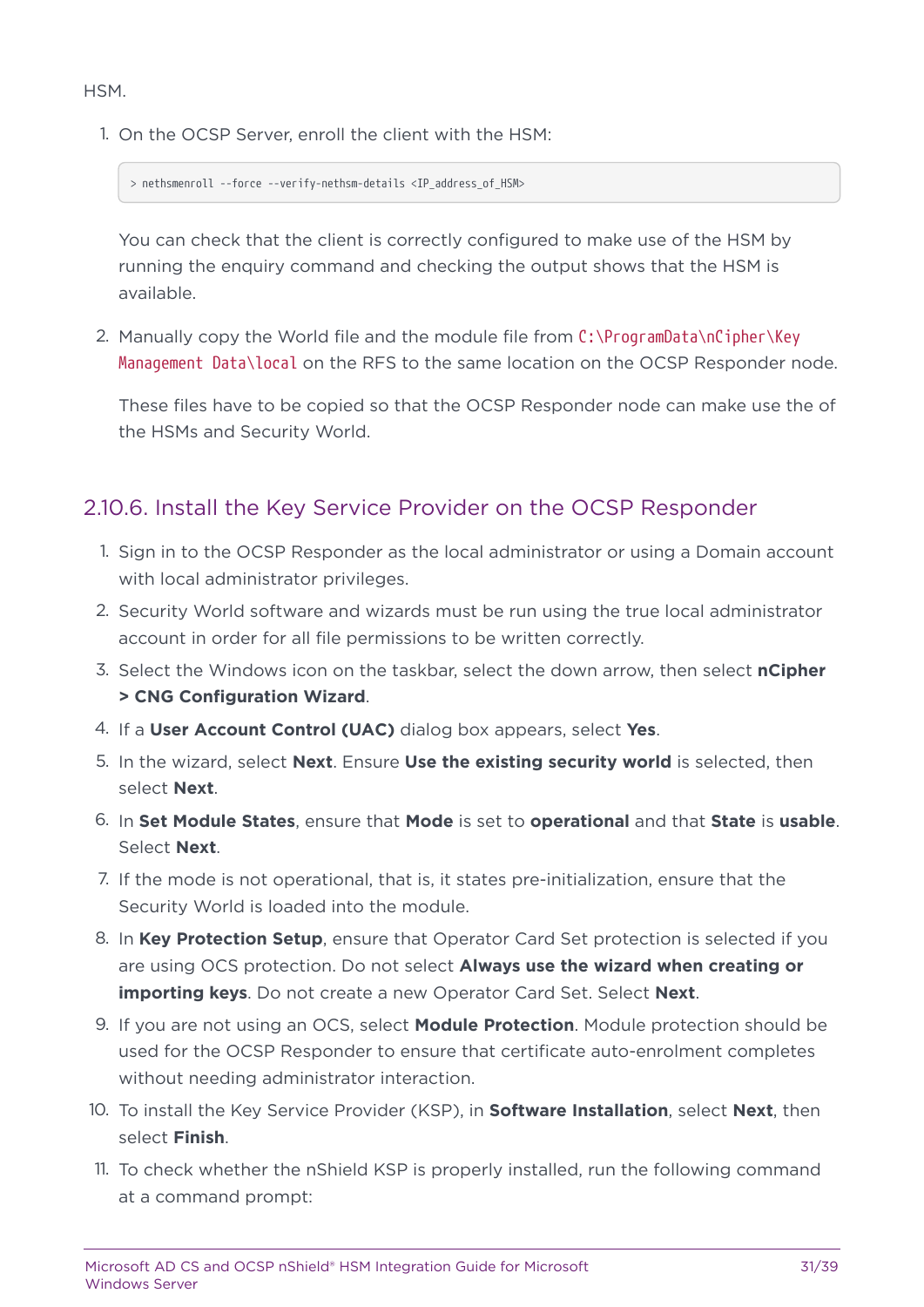In the output, look for an entry which states:

Provider Name: nCipher Security World Key Storage Provider

If this entry is not available, investigate the KSP configuration before proceeding.

### 2.10.7. Install and configure the OCSP Responder service

- 1. On the OCSP Responder server, in **Server Manager**, select **Add Roles and Features**.
- 2. On the **Before You Begin** screen, select **Next**.
- 3. On the **Select Installation Type** screen, select **Next**.
- 4. On the **Select Destination Server** screen, select **Next**.
- 5. On the **Select Server Roles** screen, select **Active Directory Certificate Services**.
- 6. In the **Add Roles and Features Wizard** dialog that appears, select **Add Features**.
- 7. On the **Server Roles** screen, select **Next**.
- 8. On the **Select Features** page, select **Next**.
- 9. On the **Active Directory Certificate Services** screen, select **Next**.
- 10. Clear **Certification Authority**, select **Online Responder** instead, then select **Next**.

Only one option should be selected.

If the CA and OCSP responder are on the same server, you cannot clear the **Certification Authority** option.

- 11. If the **Add Roles and Features** wizard appears, select **Add Features**.
- 12. On the **Role Services** screen, select **Next**.
- 13. Confirm the chosen installation options by selecting **Install**.
- 14. On the **Installation Results** screen, select **Close**.
- 15. Ensure that all the chosen configuration options successfully installed. Investigate any errors before proceeding.
- 16. From the notifications section in **Server Manager Dashboard**, select **Post-Deployment Configuration**.
- 17. In the resulting window, select **Next** and then select **Configure**.



The account being used to do the configuration must be a member of the Local Administrators group on the server.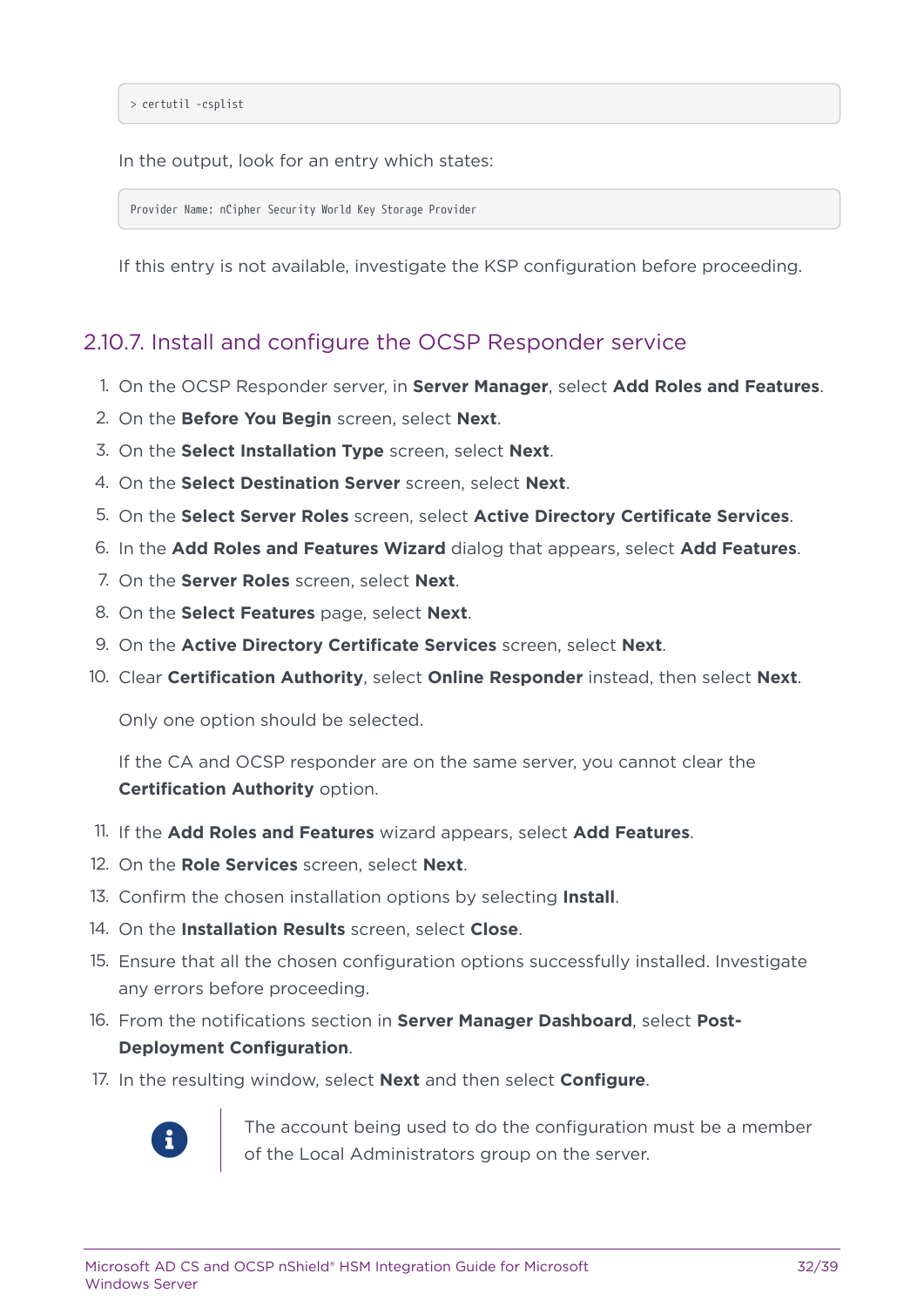- 18. Check that the output shows that the Online Responder role has been successfully configured.
- 19. From the **Administrative Tools** folder, open **Online Responder Management**.
- 20. On the left hand side, select **Revocation Configuration**.
- 21. In the **Actions** pane, select **Add Revocation Configuration**.
- 22. On the **Getting started** screen, select **Next**.
- 23. On the **Name the Revocation Configuration** page, type a friendly name for the configuration and then select **Next**.
- 24. The selected name should represent the CA that the Responder configuration is being created for. This name is only used to identify the configuration to administrators.
- 25. Select **Select CA Certificate Location > Select a certificate for an existing Enterprise CA**, then select **Next**.
- 26. Select **Choose CA Certificate screen > Browse CA certificates published in Active Directory**, then select **Browse**.
- 27. In **Select Certification Authority**, select the CA that the Responder configuration is created for, select **OK**, then select **Next**.
- 28. In **Select Signing Certificate**, ensure that **Automatically select a signing certificate** and **Auto-enrol for an OCSP Signing certificate** are selected. Also ensure that the OCSPResponseSigning template is selected, then select **Next**.



If you want the OCSP Responder to protect its OCSP Signing certificate private key using an HSM, you should select the certificate template you created instead of the default template shown in these instructions.

- 29. On the **Revocation Provider** screen, select **Provider**.
- 30. In the **Base CRLs** section of the resulting dialog box, select the URL, then select **OK**.
- 31. The OCSP Responder uses the CRL generated by the selected CA it is being configured for to obtain its information about the status of certificates issued by the CA.

If you are using Delta CRLs, select **Delta CRLs > Add** in the dialog box. In the window that appears, paste the URL to the Delta CRL issued by the Issuing CA whose configuration is being created on the OCSP Responder. Select **OK**.

- 32. Ensure the URL includes the correct encoding, with **%20** for space characters.
- 33. Clear **Refresh CRLs based on their validity periods** box. Enter the required value for Update CRLs at this refresh interval (min).

CRLs are issued from the Issuing CA every 12 hours. Unless this setting is configured,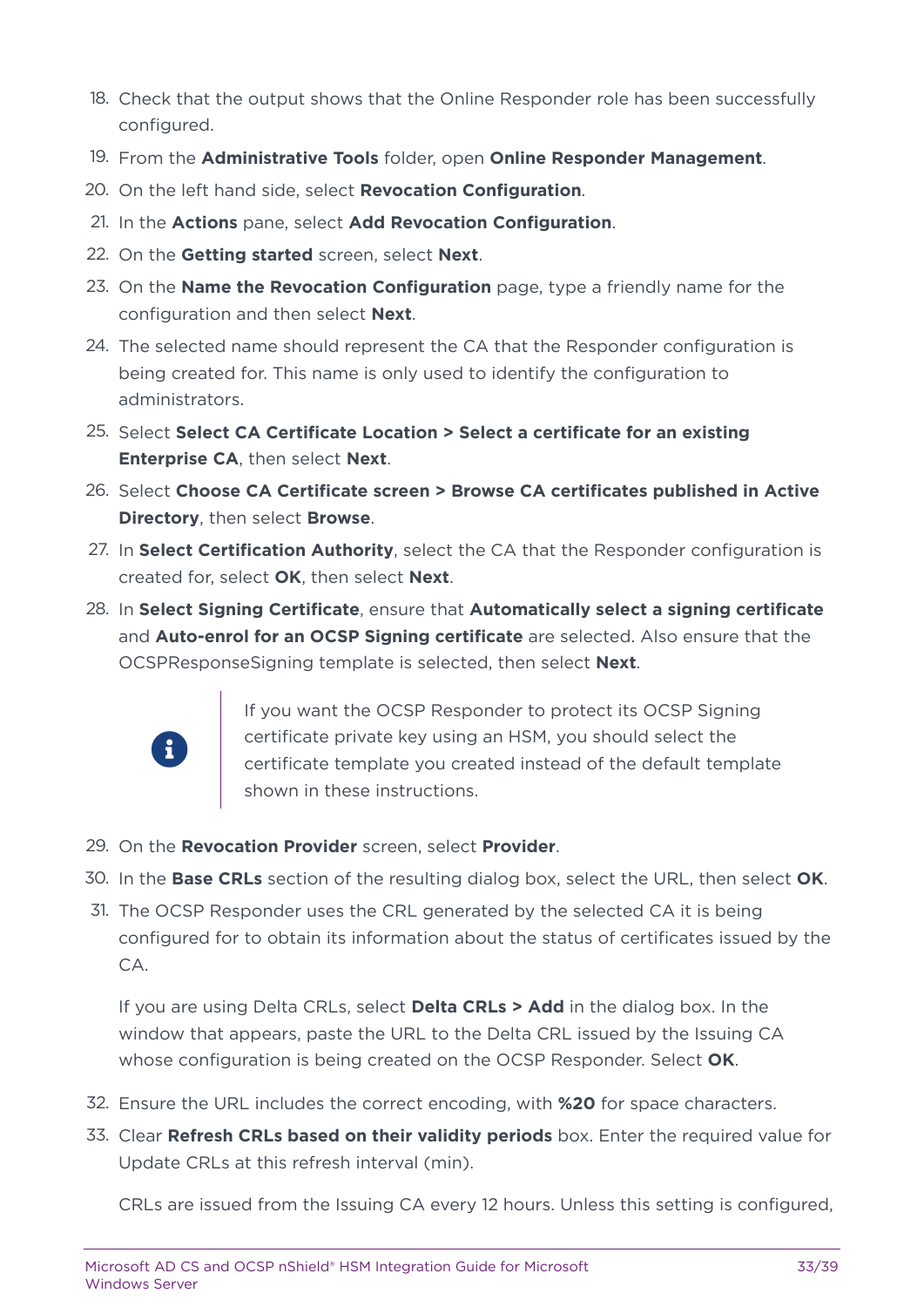the OCSP Responder will not retrieve manually issued CRLs that were issued between the automated issuance periods because of CRL caching and because the OCSP Responder uses CRLs to determine a certificate's status. This forces the OCSP Responder to check for a new CRL every 5 minutes. In turn, this setting also invalidates the IIS and OCSP Responder caches meaning new responses will be sent to queries based on the 5-minute setting as opposed to the validity period specified in the CRL, for example 24 hours.

- 34. Back on the **Revocation Provider** screen, select **Finish**.
- 35. Ensure that the configuration of the OCSP Responder completes successfully. Investigate any issues before proceeding.
- 36. Right-click the server FQDN under the **Array Configuration** option, then select **Set as Array Controller**.

This server will act as the Array Controller for the OCSP Responder Service.

37. After the OCSP Responder has been configured and the key pair generated successfully on the HSM, the following command should be run to commit local Security World data, such as application key tokens, to the RFS:

> rfs-sync --commit

This is important because the RFS holds copies of all key tokens and the World file. Assuming that all key tokens used by clients are synchronized, a backup of the RFS Security World files.

- 38. In the **Certification Authority** MMC, right-click the CA and select **Properties**.
- 39. Select **Extensions > Select Extension > Authority Information Access (AIA)**, then select **Add**, and enter the name of the OCSP URL:

http://<FQDN-of-OCSP-server>/ocsp.

- 40. Select **OK**.
- 41. Select **Include in the online certificate status protocol (OCSP) extension**, then select **OK**.
- 42. A window prompts you to restart the CA. Select **Yes** and wait for the CA to restart.

# <span id="page-33-0"></span>2.11. Verify that OCSP works correctly



If OCSP is on Windows Server Core, execute these steps on the Windows Server Core machine.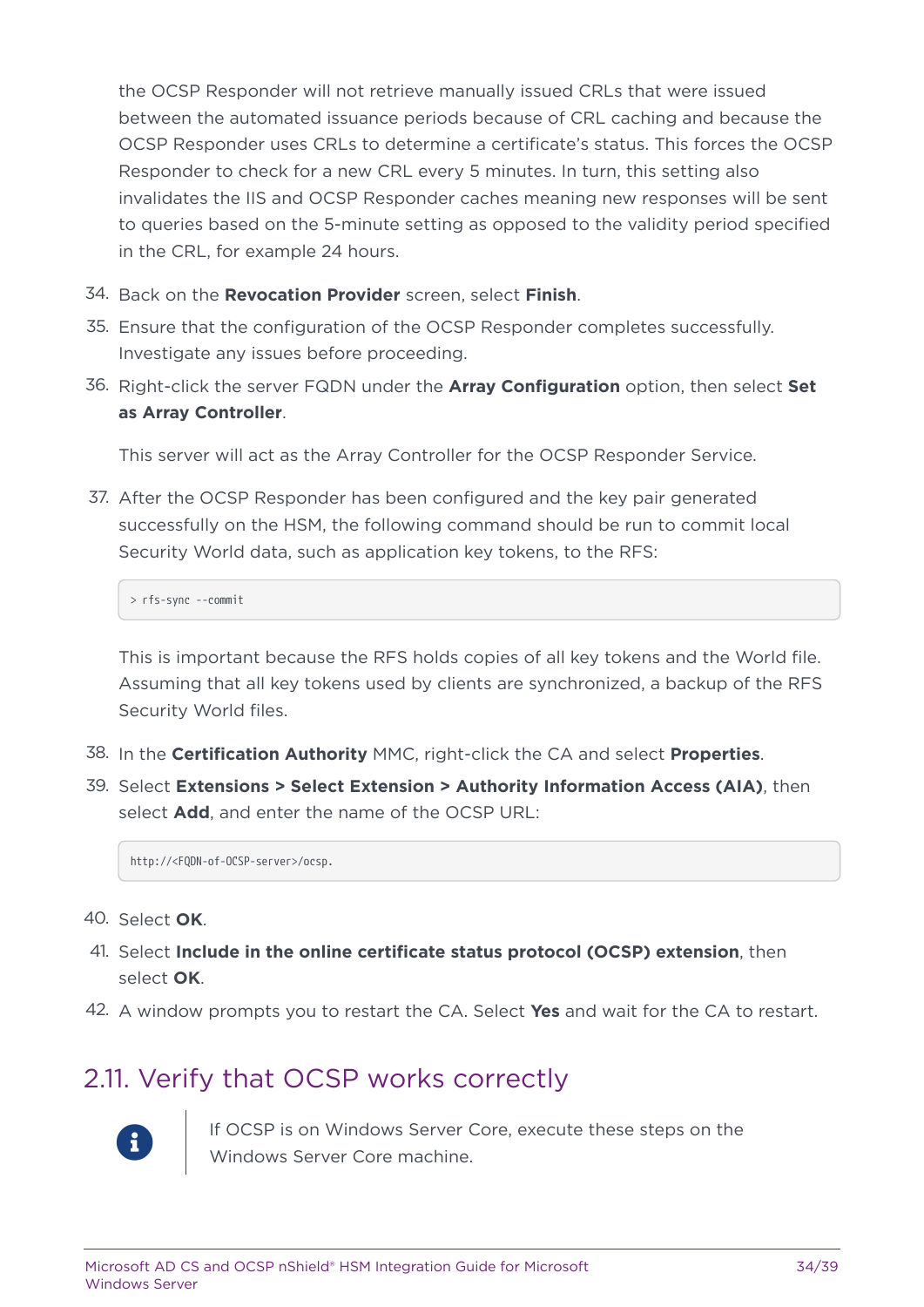### 2.11.1. Generate a certificate request

The WebServer certificate template must be available. If required, install the WebServer certificate template in certsrv.msc. Right-click Certificate Templates, select **New > Certificate Templates to issue**, then select the WebServer template.

1. Open Notepad and create a file called rsa.inf with contents similar to the following on your local C drive:

```
[Version]
Signature = "$Windows NT$"
[NewRequest]
Subject = "C=GB,CN=rsa.inf"
KeyAlgorithm = RSA
KeyLength = 2048
ProviderName = "nCipher Security World Key Storage Provider"
KeyUsage = 0xf0
MachineKeySet = True
RequestType = PKCS10
[EnhancedKeyUsageExtension]
0ID = 1.3.6.1.5.5.7.3.1
[Extensions]
1.3.6.1.5.5.7.48.1.5 = Empty
```
In the rsa. inf file, replace the subject with your CA common name.

2. From the command prompt navigate to your local C drive and run the following command:

> certreq -new rsa.inf rsa.req

Select the CA certificate from the window that appears and save it as rsa.cer in your local directory.

- 3. Check that rsa.req is listed in the directory.
- 4. In the command line run the command:

> certreq -submit -attrib -CertificateTemplate:WebServer rsa.req

- 5. Select the CA certificate from the Certification Authority list window that appears and save it as rsa.cer in your local directory.
- 6. Navigate to the directory where you saved the certificate and look for rsa.cer.
- 7. Run the following command:

> certutil -verify -urlfetch rsa.cer

Make sure the command completes successfully and the output contains the following lines: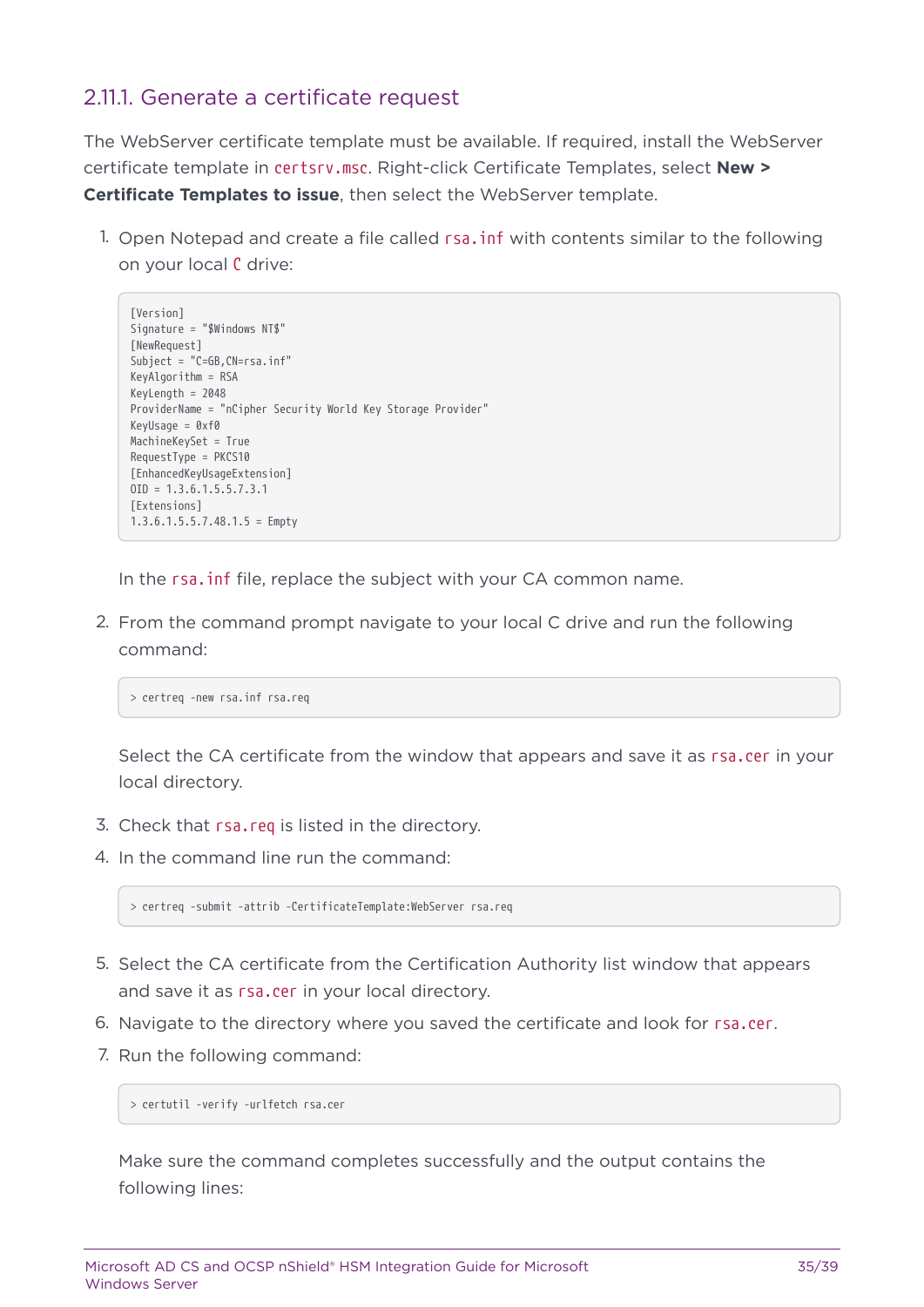### 2.11.2. Remove information about the certificate's CRL

- 1. Select **Start > Run**, enter certsrv.msc, then select **OK**.
- 2. Windows Server Enterprise:

#### Select **Certificate Authority**.

A list of folders appears below the CA.

3. Windows Server Core:

If CA is on Server Core, on the machine used to manage the CA remotely, right-click **Certification Authority (Local)**, then select **Retarget Certification Authority**. Select **Another computer**, select **Browse**, and select your CA.

4. Right-click the **Revoked Certificates** folder, then select **All Tasks**, **Publish**.

A **Publish CRL** dialog appears.

- 5. Select **OK** to select a New CRL.
- 6. Right-click the CA, then select **Properties**.
- 7. Select the **Extensions** tab.
- 8. Check that the **Select extension** drop-down list box shows **CRL Distribution Point (CDP)**.
- 9. Select any of the listed CRL distribution points, then select **Remove**, then **Yes**.
- 10. Select **Apply**. A pop-up box appears saying you need to restart the service.
- 11. Select **Yes** to restart the service, then select **OK** to close the dialog.

### 2.11.3. Retrieve information about the certificate's AIA, CRLs, and **OCSP**

1. To check that clients can still obtain revocation data in the command prompt, navigate to the folder where the certificate is stored, then type:

> certutil -url rsa.cer

The URL Retrieval Tool appears.

2. Select **Certs (from AIA)**, then select **Retrieve**.

The list contains the verified Certificate and its URL.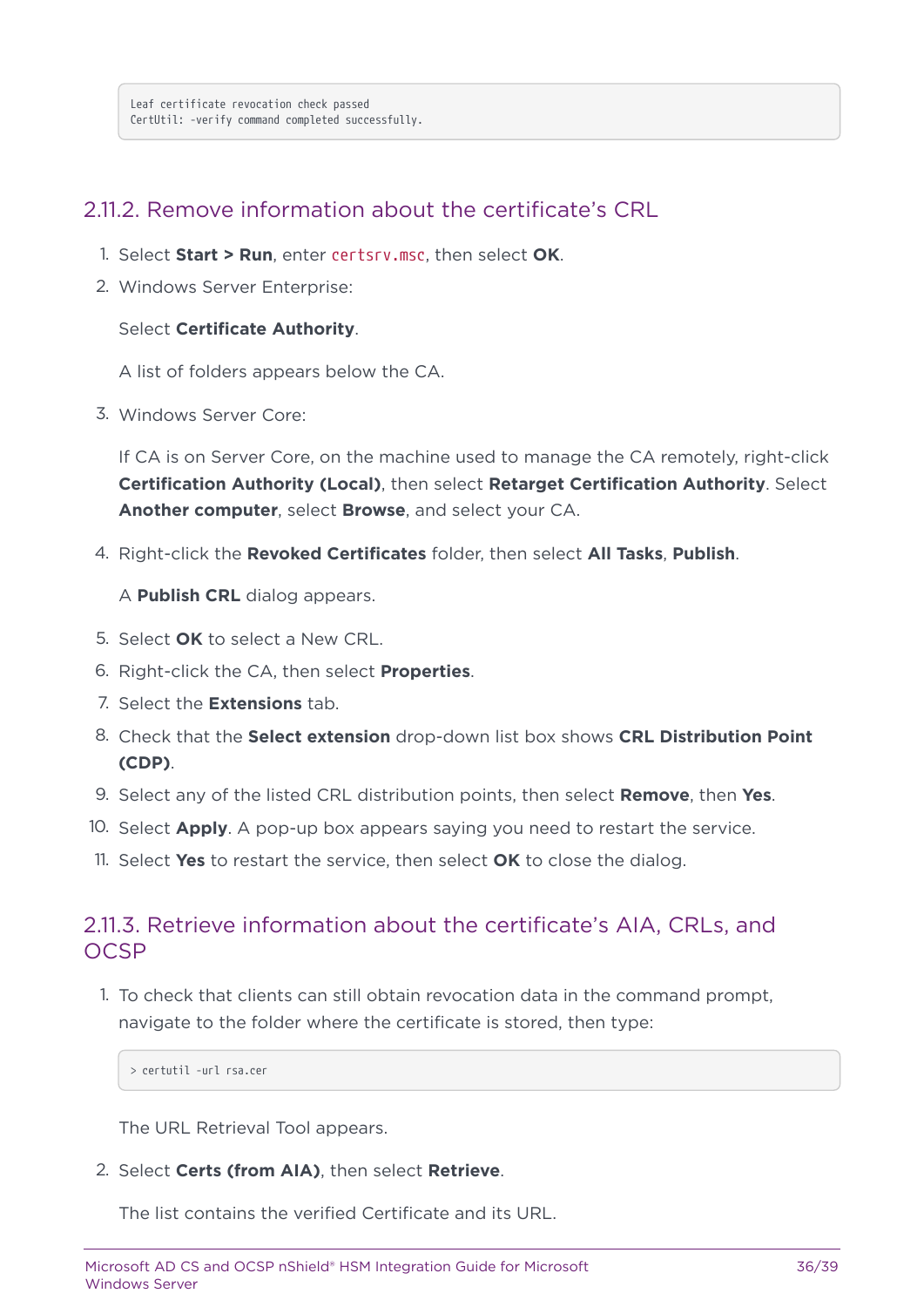- 3. Select **CRLs (from CDP)**, then select **Retrieve**.
- 4. Compare the results to what you had earlier when you removed a CRL distributed point. CRLs show they have been verified.
- 5. Select **OCSP (from AIA)**, then select **Retrieve**.

The list contains the Verified OCSP URL.

6. Select **Exit**.

### 2.11.4. Verify the OCSP Server is active

1. To check details about the certificate and its CA configuration in the command prompt, navigate to the folder where the certificate is stored, then type:

> certutil -verify rsa.cer > rsa.txt

2. Open the text file rsa.txt. The last few lines should be as follows:

```
Verified Issuance Policies: None
Verified Application Policies:
1.3.6.1.5.5.7.3.1 Server Authentication
Leaf certificate revocation check passed
CertUtil: -verify command completed successfully
```
This shows that the OCSP Server is working correctly and there were no errors.

# <span id="page-36-0"></span>2.12. Uninstall AD CS and OCSP

To uninstall AD CS and OCSP:

- 1. Open **Server Manager**, then select **Start > Server Manager**.
- 2. Select **Manage**, then select **Remove Roles & Features**.

The **Before you begin** window opens. Select **Next**.

- 3. On **Server selection**, select a server from the server pool. Select **Next**.
- 4. Clear **Active Directory Certificate Services and Online Responder**. Select **Next**.
- 5. When the removal process is complete, select **Close** and restart the machine.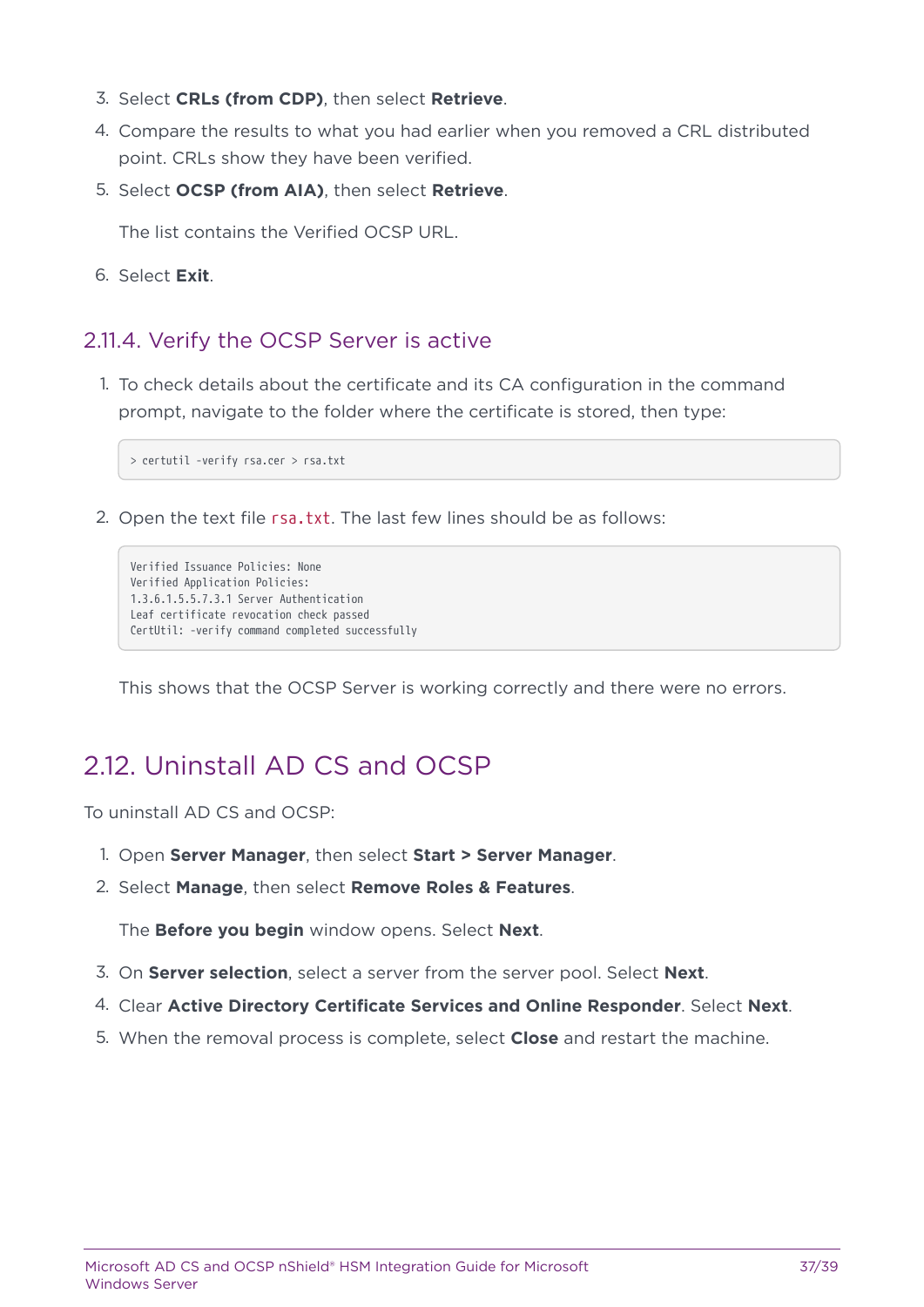# <span id="page-37-0"></span>3. Troubleshooting

Use the following table to troubleshoot the error messages shown.

| <b>Problem</b>                                                                                                                                                               | <b>Cause</b>                                                                                                         | <b>Resolution</b>                                                                                                                                                                                                                            |
|------------------------------------------------------------------------------------------------------------------------------------------------------------------------------|----------------------------------------------------------------------------------------------------------------------|----------------------------------------------------------------------------------------------------------------------------------------------------------------------------------------------------------------------------------------------|
| Online Responder reports<br><b>Bad Signing Certificate on</b><br><b>Array Controller.</b>                                                                                    | This error shows that the<br>OCSP Signing key or<br>certificate cannot be used<br>by the Responder.                  | Ensure that the steps above<br>have been correctly carried<br>out. Also, ensure that the CA<br>is correctly configured and<br>that a valid CA certificate<br>exists for OCSP Signing.                                                        |
| Using<br>certutil -url<br><certnamehere.cer><br/>and selecting Certs (from<br/>AIA) shows an entry in the<br/>list called AIA with Failed<br/>next to it.</certnamehere.cer> | This error shows that there<br>is a problem with the<br>certificate location.                                        | Check the suggested<br>location to ensure that the<br>CA certificate is both<br>published and named<br>correctly as per the URI<br>specified in the AIA field.                                                                               |
| Using the certreq $-new < rep$<br>file here> command returns<br>an Invalid Provider Specified<br>error.                                                                      | This error occurs when the<br>CSPs are not installed and<br>set up on the client machine<br>or not set up correctly. | Ensure that the nCipher<br>CAPI CSP and nCipher CNG<br>CSP providers are correctly<br>installed and set. (Do this by<br>running the CSP Install<br><b>Wizard and CNG</b><br><b>Configuration Wizard under</b><br>nCipher in the Start menu). |
| When using the CAPI or<br>CNG wizard to access a<br>private key protected by an<br>OCS with password, you are<br>prompted multiple times to<br>enter the password.           | This error is due to a<br>problem in Windows Server<br>2012.                                                         | Contact Microsoft.                                                                                                                                                                                                                           |